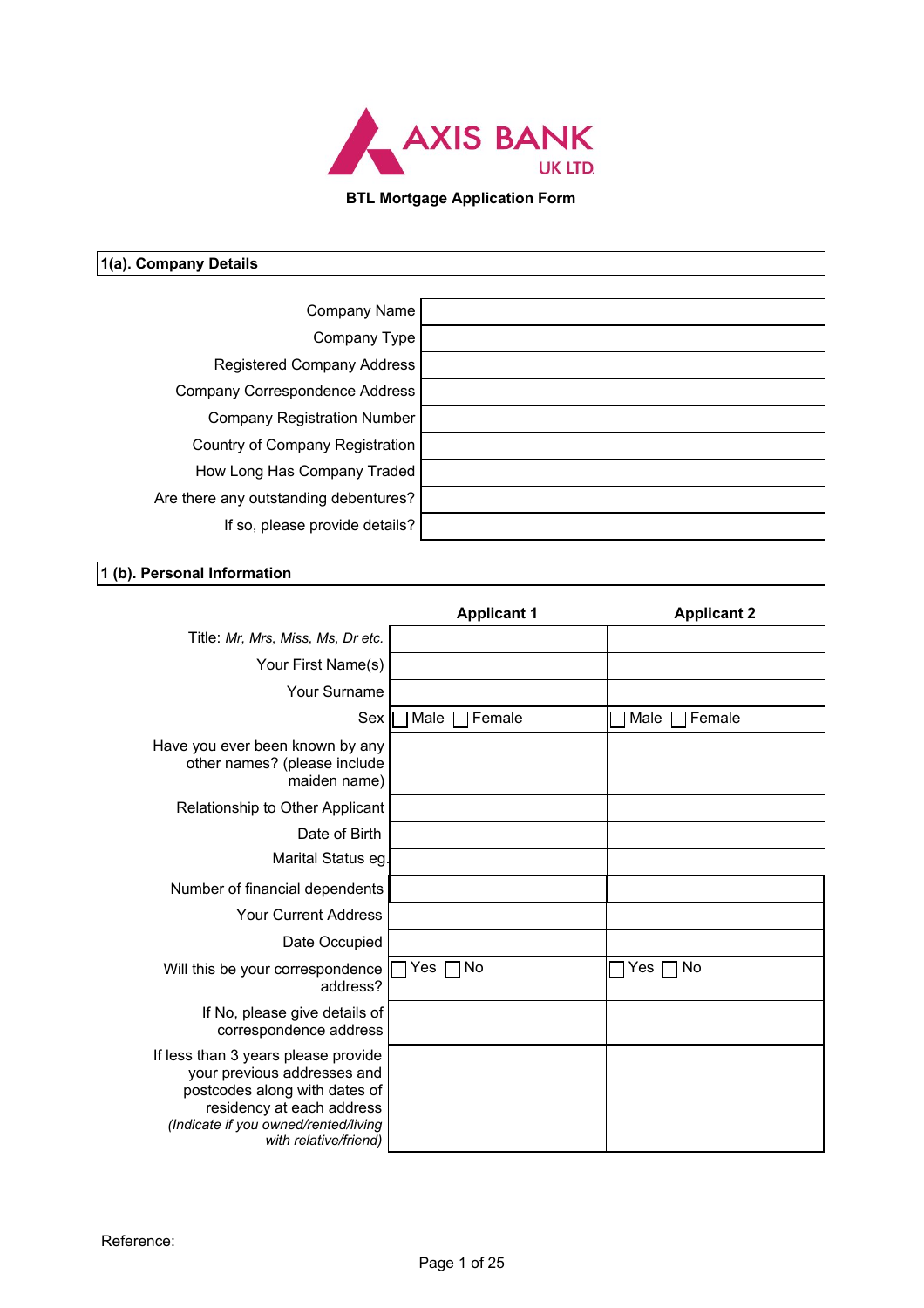| Home telephone number                         |               |  |
|-----------------------------------------------|---------------|--|
| Work telephone number                         |               |  |
| Mobile telephone number                       |               |  |
| E-mail address                                |               |  |
| Your Nationality                              |               |  |
| Are you an expat?   Yes No                    | Yes $\Box$ No |  |
| Are you a foreign national?   Yes   No        | Yes $\neg$ No |  |
| How long have you been resident in the<br>UK? |               |  |
|                                               |               |  |

## **1 (b). Personal Information (cont.)**

|                                                                                                                                                                                                    | <b>Applicant 3</b>               | <b>Applicant 4</b>        |
|----------------------------------------------------------------------------------------------------------------------------------------------------------------------------------------------------|----------------------------------|---------------------------|
| Title: Mr, Mrs, Miss, Ms, Dr etc.                                                                                                                                                                  |                                  |                           |
| Your First Name(s)                                                                                                                                                                                 |                                  |                           |
| Your Surname                                                                                                                                                                                       |                                  |                           |
|                                                                                                                                                                                                    | $Sex \n\Box$ Male $ \Box$ Female | $\Box$ Male $\Box$ Female |
| Have you ever been known by any<br>other names? (please include<br>maiden name)                                                                                                                    |                                  |                           |
| Relationship to Other Applicant                                                                                                                                                                    |                                  |                           |
| Date of Birth                                                                                                                                                                                      |                                  |                           |
| Marital Status eg.                                                                                                                                                                                 |                                  |                           |
| Number of financial dependents                                                                                                                                                                     |                                  |                           |
| <b>Your Current Address</b>                                                                                                                                                                        |                                  |                           |
| Date Occupied                                                                                                                                                                                      |                                  |                           |
| Will this be your correspondence   Yes   No<br>address?                                                                                                                                            |                                  | $\sqcap$ Yes $\sqcap$ No  |
| If No, please give details of<br>correspondence address                                                                                                                                            |                                  |                           |
| If less than 3 years please provide<br>your previous addresses and<br>postcodes along with dates of<br>residency at each address<br>(Indicate if you owned/trented/living<br>with relative/friend) |                                  |                           |

## **Contact Details**

| Home telephone number                         |               |  |
|-----------------------------------------------|---------------|--|
| Work telephone number                         |               |  |
| Mobile telephone number                       |               |  |
| E-mail address                                |               |  |
| Your Nationality                              |               |  |
| Are you an expat? $\Box$ Yes $\Box$ No        | Yes $\Box$ No |  |
| Are you a foreign national?   Yes □ No        | Yes $\Box$ No |  |
| How long have you been resident in the<br>UK? |               |  |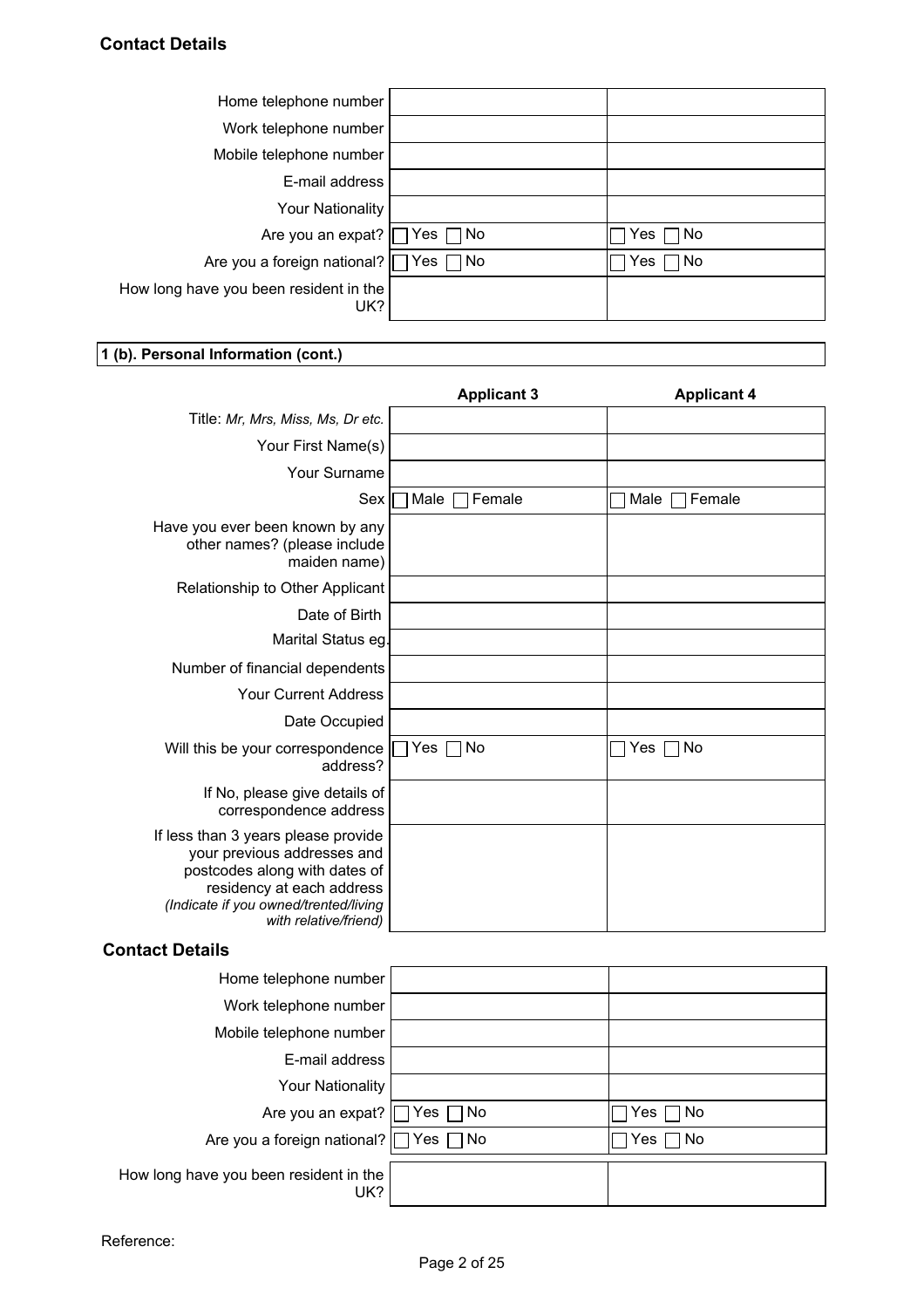| 2. Current Housing Details                                             |                    |                    |
|------------------------------------------------------------------------|--------------------|--------------------|
|                                                                        |                    |                    |
|                                                                        | <b>Applicant 1</b> | <b>Applicant 2</b> |
| Occupancy type at current address                                      |                    |                    |
| If you are an owner occupier please<br>state the full name and address |                    |                    |
| including Postcode of your current                                     |                    |                    |
| Lender.                                                                |                    |                    |
| Date current mortgage taken out                                        |                    |                    |
| Current mortgage outstanding term                                      |                    |                    |
| Current monthly mortgage payment $ \mathbf{E} $                        |                    | £                  |
| Current mortgage balance £                                             |                    | £                  |
| If you are a tenant please state the                                   |                    |                    |
|                                                                        |                    |                    |
|                                                                        |                    |                    |
| Landlords details. Full Name and                                       |                    |                    |
| Address including Postcode                                             |                    |                    |
| Your landlords telephone No.                                           |                    | £                  |
| Your current monthly rent $\mathbf{\epsilon}$                          |                    |                    |
| 2. Current Housing Details (cont.)                                     |                    |                    |
|                                                                        | <b>Applicant 3</b> | <b>Applicant 4</b> |
|                                                                        |                    |                    |
| Occupancy type at current address                                      |                    |                    |
| If you are an owner occupier please<br>state the full name and address |                    |                    |

| <b>Applicant 3</b><br><b>Applicant 4</b>        |  |
|-------------------------------------------------|--|
| Occupancy type at current address               |  |
| If you are an owner occupier please             |  |
| state the full name and address                 |  |
| including Postcode of your current              |  |
| Lender.                                         |  |
| Date current mortgage taken out                 |  |
| Current mortgage outstanding term               |  |
| Current monthly mortgage payment $ \mathbf{f} $ |  |
| Current mortgage balance E                      |  |
| If you are a tenant please state the            |  |
| Landlords details. Full Name and                |  |
| Address including Postcode                      |  |
| Your landlords telephone No.                    |  |
| Your current monthly rent $ \mathbf{E} $        |  |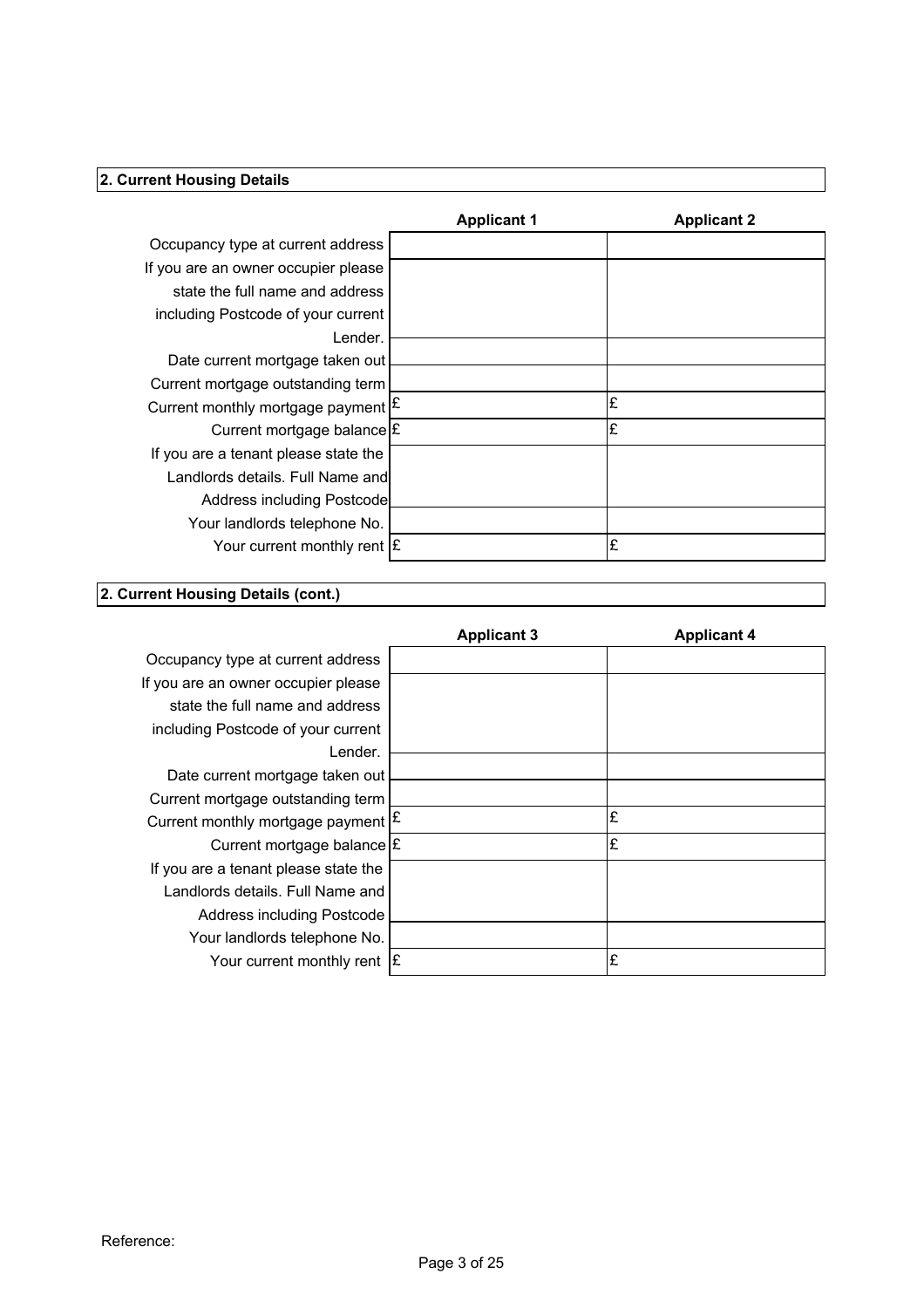If you are Self employed complete the questions in Section 3(b)

### **3(a). Employment Details**

|                                         | <b>Applicant 1</b> | <b>Applicant 2</b> |
|-----------------------------------------|--------------------|--------------------|
| Your job title                          |                    |                    |
| Start date of employment                |                    |                    |
| National insurance number               |                    |                    |
| Employer's name                         |                    |                    |
| Nature of employer's business           |                    |                    |
| Employer's address including            |                    |                    |
| postcode                                |                    |                    |
| Employer's telephone no                 |                    |                    |
|                                         |                    |                    |
| If still in probationary period, please |                    |                    |
| confirm date probationary period        |                    |                    |
| ends                                    |                    |                    |
|                                         |                    |                    |

Previous employment details (3 year history): Please provide full details of your employment if you have been less than 3 years with your current employer or have been self employed for less than 3 years

Detail each employer with the full name and address including postcode, the date from and to and the title of your job.

| Title: |
|--------|
| From:  |
| To:    |
|        |
|        |
|        |
|        |
|        |
|        |

(Please provide an explanation for any breaks in employment date)

## **Monthly Income Details**

Please provide all information on a gross basis i.e. before deduction of tax

| Employed $E$                              |  |  |
|-------------------------------------------|--|--|
| Self-Employed E                           |  |  |
| Total Income from employment $\mathbf{E}$ |  |  |
| Confirm your net monthly income<br>amount |  |  |
|                                           |  |  |

If you are Self employed complete the questions in Section 3(b)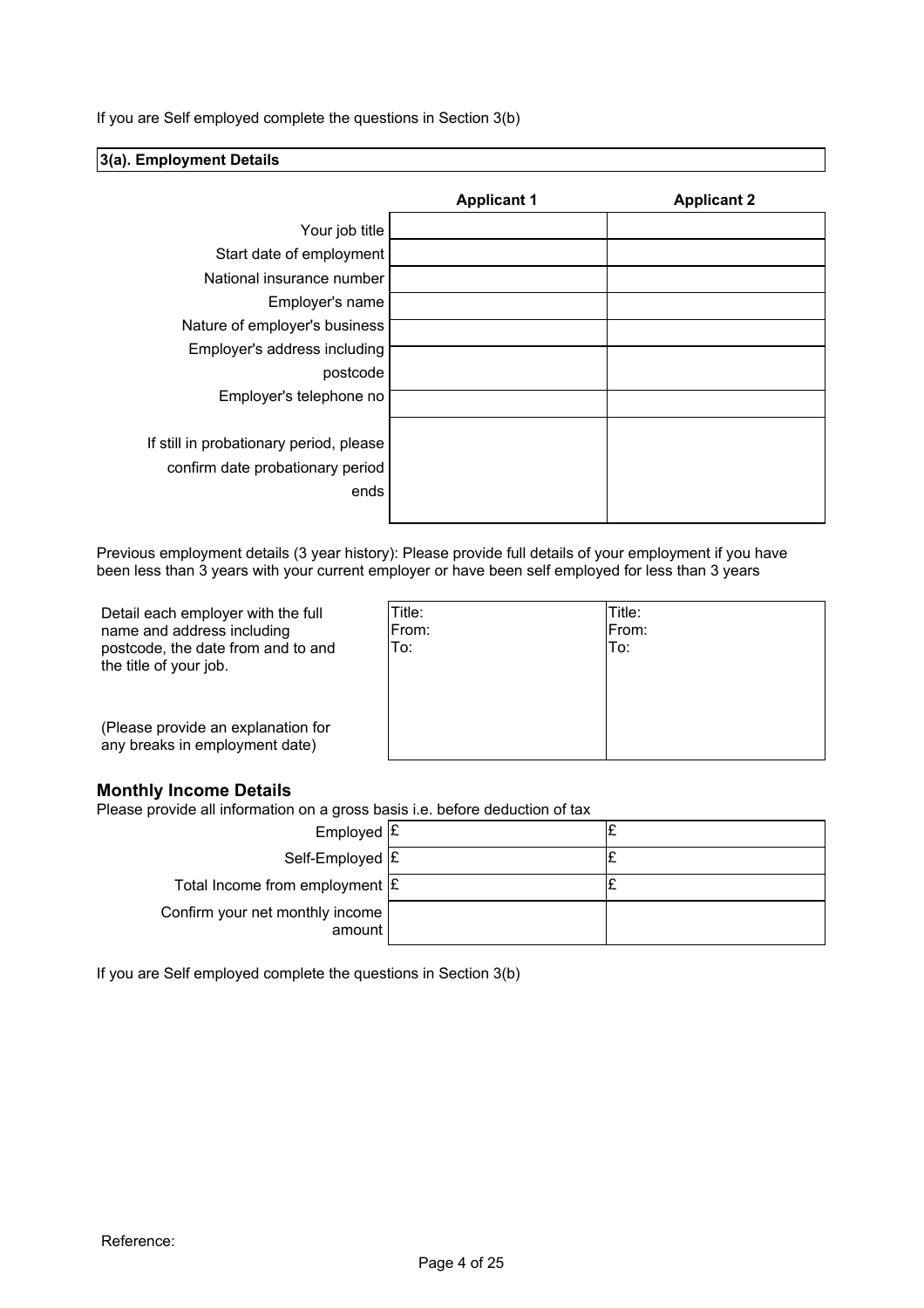### **3(a). Employment Details (cont.)**

|                                                                                     | <b>Applicant 3</b> | <b>Applicant 4</b> |
|-------------------------------------------------------------------------------------|--------------------|--------------------|
| Your job title                                                                      |                    |                    |
| Start date of employment                                                            |                    |                    |
| National insurance number                                                           |                    |                    |
| Employer's name                                                                     |                    |                    |
| Nature of employer's business                                                       |                    |                    |
| Employer's address including<br>postcode                                            |                    |                    |
| Employer's telephone no                                                             |                    |                    |
| If still in probationary period, please<br>confirm date probationary period<br>ends |                    |                    |

Previous employment details (3 year history): Please provide full details of your employment if you have been less than 3 years with your current employer or have been self employed for less than 3 years

Detail each employer with the full name and address including postcode, the date from and to and the title of your job.

| Title: | Title:<br>From: |
|--------|-----------------|
| From:  |                 |
| To:    | To:             |
|        |                 |
|        |                 |
|        |                 |
|        |                 |
|        |                 |
|        |                 |

(Please provide an explanation for any breaks in employment date)

## **Monthly Income Details**

Please provide all information on a gross basis i.e. before deduction of tax

| Employed $E$                              |  |  |
|-------------------------------------------|--|--|
| Self-Employed E                           |  |  |
| Total Income from employment $\mathbf{E}$ |  |  |
| Confirm your net monthly income<br>amount |  |  |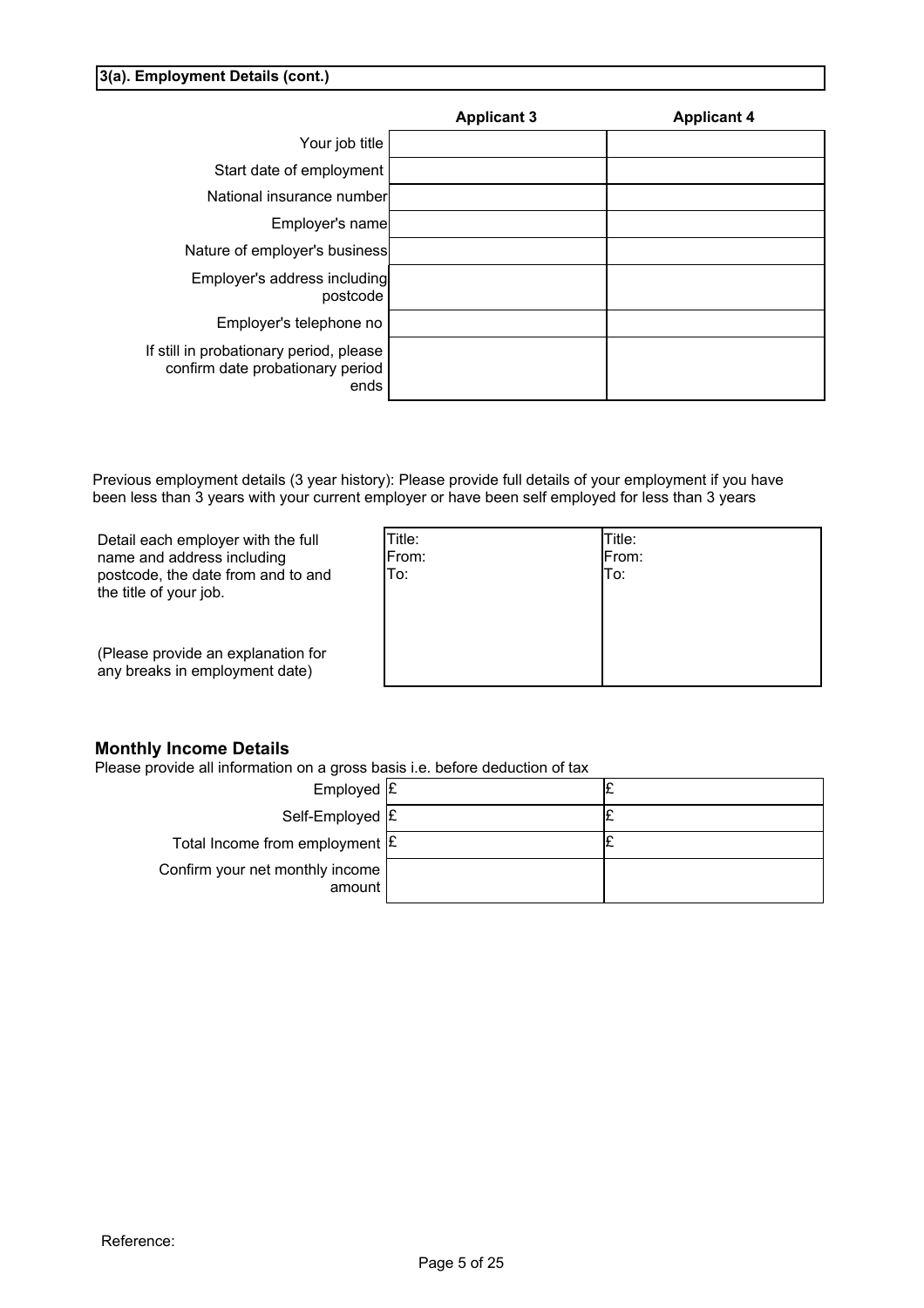If you are self-employed or a director of a limited company please complete this section

## **3(b). Self-employment Details Applicant 1 Applicant 2** Business name and address including postcode Position in the business Business telephone number Nature of your business Business status Sole Trader Sole Trader **T** Partner Partner Limited Company  $\Box$  Limited Company LLP TILLP TO THE TELL PARTIES IN THE TELL PARTIES IN THE TELL PARTIES IN THE TELL PARTIES IN THE TELL PARTIES Date Business Established Date Owned / Part Owned Business Date Incorporated (if applicable) Company Registration Number (if Ltd company or LLP) Registered office (if different from above) Length of time trading under your control (If less than 2 years please give details of previous business/employment) Accountant Firm name Accountant's Address including postcode

If you are self-employed or a director of a limited company please complete this section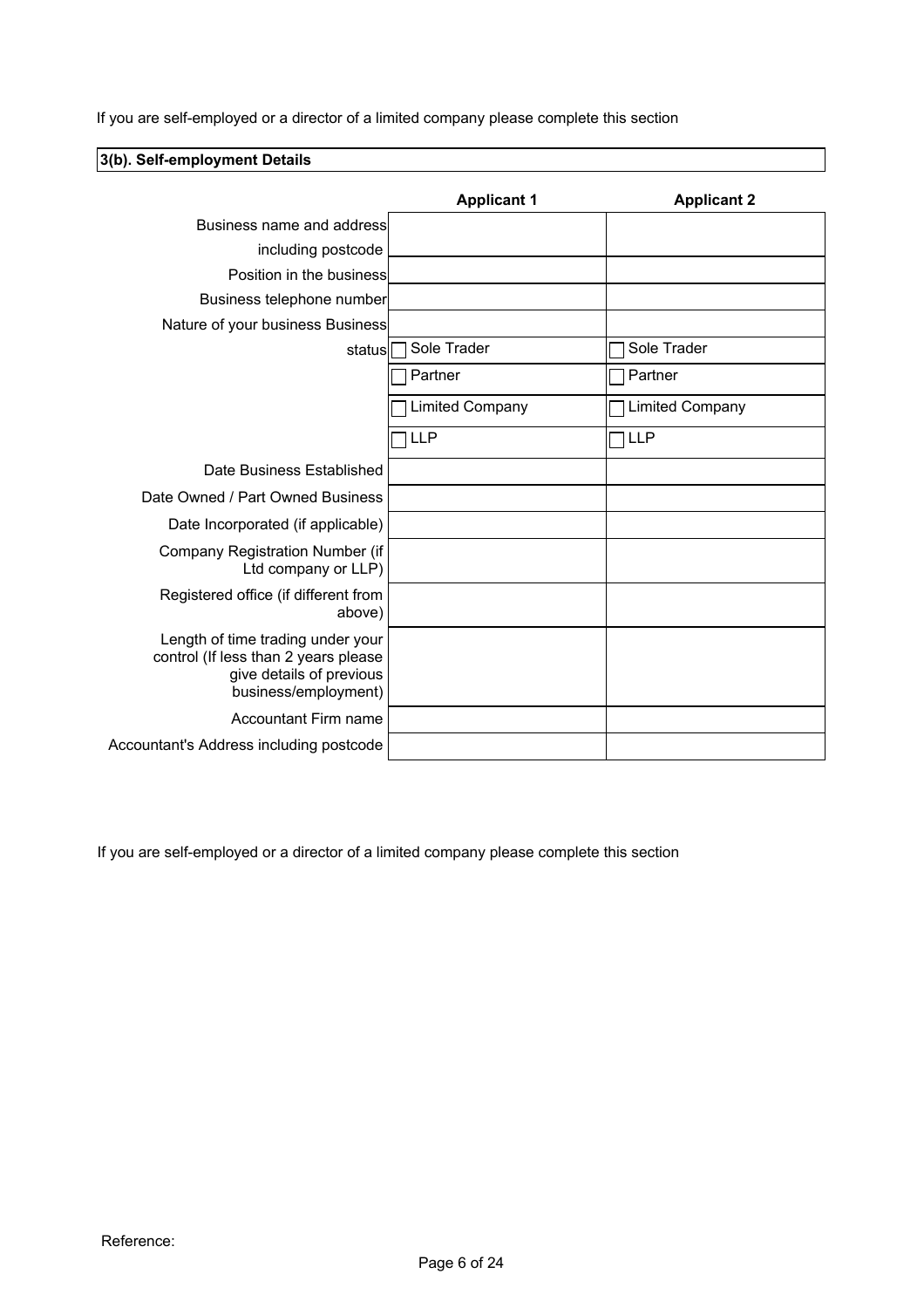|                                                                                                                               | <b>Applicant 3</b>     | <b>Applicant 4</b> |
|-------------------------------------------------------------------------------------------------------------------------------|------------------------|--------------------|
| Business name and address                                                                                                     |                        |                    |
| including postcode                                                                                                            |                        |                    |
| Position in the business                                                                                                      |                        |                    |
| Business telephone number                                                                                                     |                        |                    |
| Nature of your business Business                                                                                              |                        |                    |
|                                                                                                                               | status   Sole Trader   | Sole Trader        |
|                                                                                                                               | Partner                | Partner            |
|                                                                                                                               | <b>Limited Company</b> | Limited Company    |
|                                                                                                                               | <b>TLLP</b>            | $\Box$ LLP         |
| Date Business Established                                                                                                     |                        |                    |
| Date Owned / Part Owned Business                                                                                              |                        |                    |
| Date Incorporated (if applicable)                                                                                             |                        |                    |
| Company Registration Number (if<br>Ltd company or LLP)                                                                        |                        |                    |
| Registered office (if different from<br>above)                                                                                |                        |                    |
| Length of time trading under your<br>control (If less than 2 years please<br>give details of previous<br>business/employment) |                        |                    |
| <b>Accountant Firm name</b>                                                                                                   |                        |                    |
| Accountant's Address including postcode                                                                                       |                        |                    |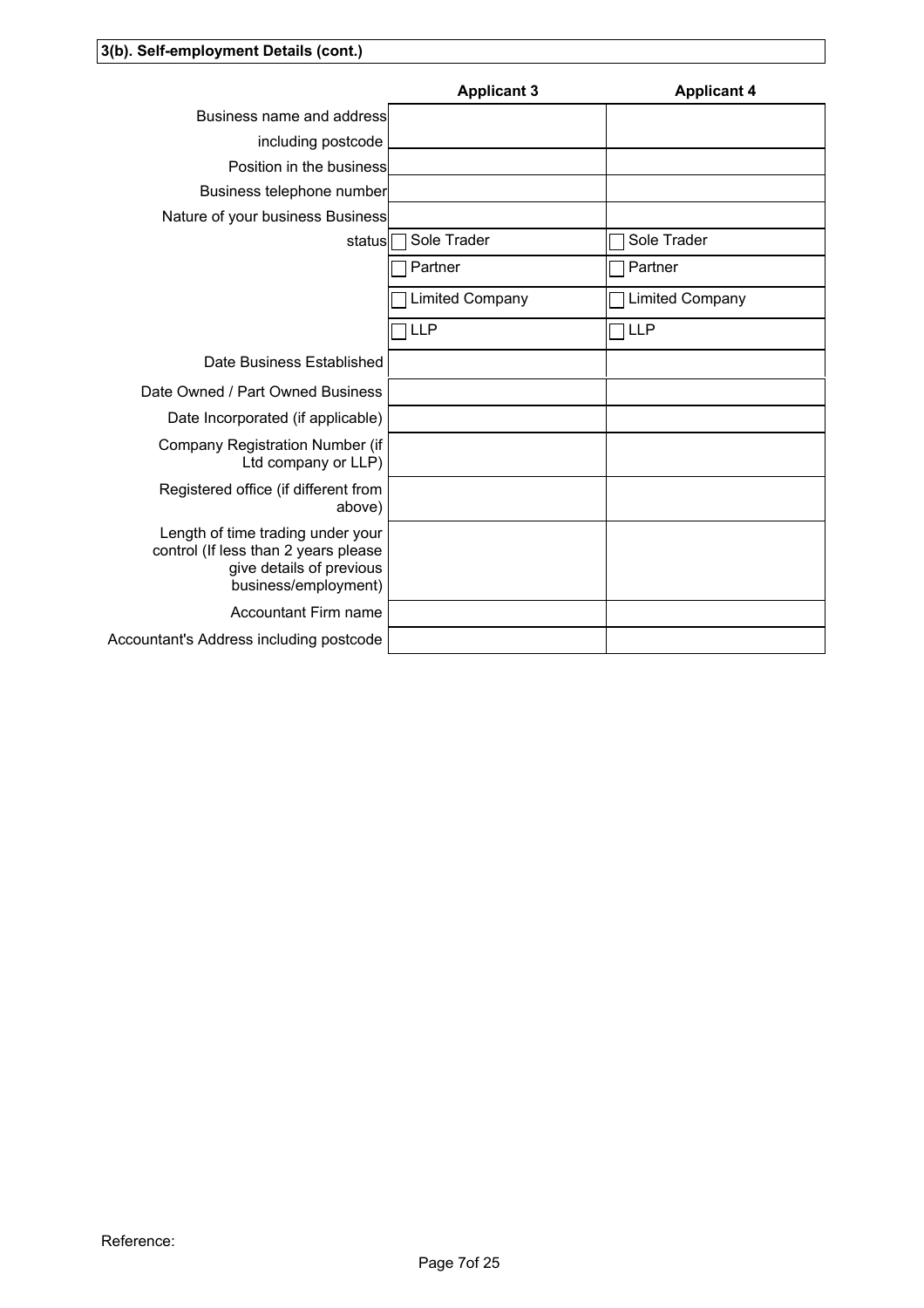

## **Assets & Liabilities Statement - One per Applicant**

|                         | Assets (A)                                  |                    |                                  | <b>Liabilities (B)</b> |   |
|-------------------------|---------------------------------------------|--------------------|----------------------------------|------------------------|---|
| <b>Main Residence</b>   |                                             |                    | Mortgage(s) - Main Residence     |                        |   |
| Address                 |                                             |                    |                                  |                        |   |
|                         |                                             |                    | Balance                          | £                      |   |
|                         |                                             |                    | Lender                           |                        |   |
|                         |                                             |                    | <b>Account Number</b>            |                        |   |
| Postcode                |                                             |                    | Further Advance                  |                        |   |
|                         |                                             |                    | Balance                          | £                      |   |
| Value                   |                                             | $\pmb{\mathsf{f}}$ | Lender                           |                        |   |
|                         |                                             |                    | <b>Account Number</b>            |                        |   |
|                         | <b>Other Property</b>                       |                    | Second Charge                    |                        |   |
| Number of Properties    | Value                                       | $\mathbf f$        | Balance                          | £                      |   |
|                         |                                             |                    | Lender                           |                        |   |
|                         | <b>Bank &amp; Building Society Accounts</b> |                    | <b>Account Number</b>            |                        |   |
|                         |                                             |                    |                                  |                        |   |
| Bank/B. Soc             | <b>Account Number</b>                       | Balance            |                                  |                        |   |
|                         |                                             | £                  |                                  | <b>Other Property</b>  |   |
|                         |                                             | $\pmb{\mathsf{f}}$ | Mortgage Balance (Total)         | £                      |   |
|                         |                                             | £                  | Monthly Payment                  | £                      |   |
|                         |                                             | £                  | Rental Income                    | £                      |   |
|                         |                                             | $\pmb{\mathsf{f}}$ | Total                            |                        |   |
|                         | Total                                       | $\pmb{\mathsf{f}}$ |                                  |                        |   |
|                         |                                             |                    | <b>Credit Card/Hire Purchase</b> | <b>Balance</b>         |   |
|                         | Other Investements (ISA's, OEIC's etc)      |                    | Creditor:                        | £                      |   |
|                         |                                             |                    | Creditor:                        | $\pmb{\mathsf{f}}$     |   |
| Provider                | <b>Account Number</b>                       | Balance            | Creditor:                        | $\pmb{\mathsf{f}}$     |   |
|                         |                                             | $\pmb{\mathsf{f}}$ | <b>Bank Overdrafts</b>           | $\pmb{\mathsf{f}}$     |   |
|                         |                                             | $\pmb{\mathsf{f}}$ | O/D Limit                        | £                      |   |
|                         |                                             | $\pmb{\mathsf{f}}$ | Personal Loans                   | £                      |   |
|                         |                                             | £                  | <b>Other Liabilities</b>         | £                      |   |
|                         |                                             | $\pmb{\mathsf{f}}$ | Total                            | £                      |   |
|                         | Total                                       | $\pmb{\mathsf{f}}$ |                                  |                        |   |
|                         |                                             |                    |                                  |                        |   |
| Business / Shareholding |                                             |                    |                                  |                        |   |
|                         |                                             | $\pmb{\mathsf{f}}$ |                                  |                        |   |
|                         |                                             | $\pmb{\mathsf{f}}$ | <b>Total Assets (A)</b>          |                        | £ |
|                         | Total                                       | $\pmb{\mathsf{f}}$ | <b>Total Liabilities (B)</b>     |                        | £ |
|                         |                                             |                    | (A-B) = Net Worth                |                        | £ |
| Personal Effects        |                                             |                    |                                  |                        |   |
| $\pmb{\mathsf{f}}$      |                                             |                    |                                  |                        |   |
| $\pmb{\mathsf{f}}$      |                                             |                    |                                  |                        |   |
|                         |                                             | $\pmb{\mathsf{f}}$ |                                  |                        |   |
|                         |                                             | $\pmb{\mathsf{f}}$ |                                  |                        |   |
|                         |                                             | $\pmb{\mathsf{f}}$ |                                  |                        |   |
|                         | $\pmb{\mathsf{f}}$<br>Total                 |                    |                                  |                        |   |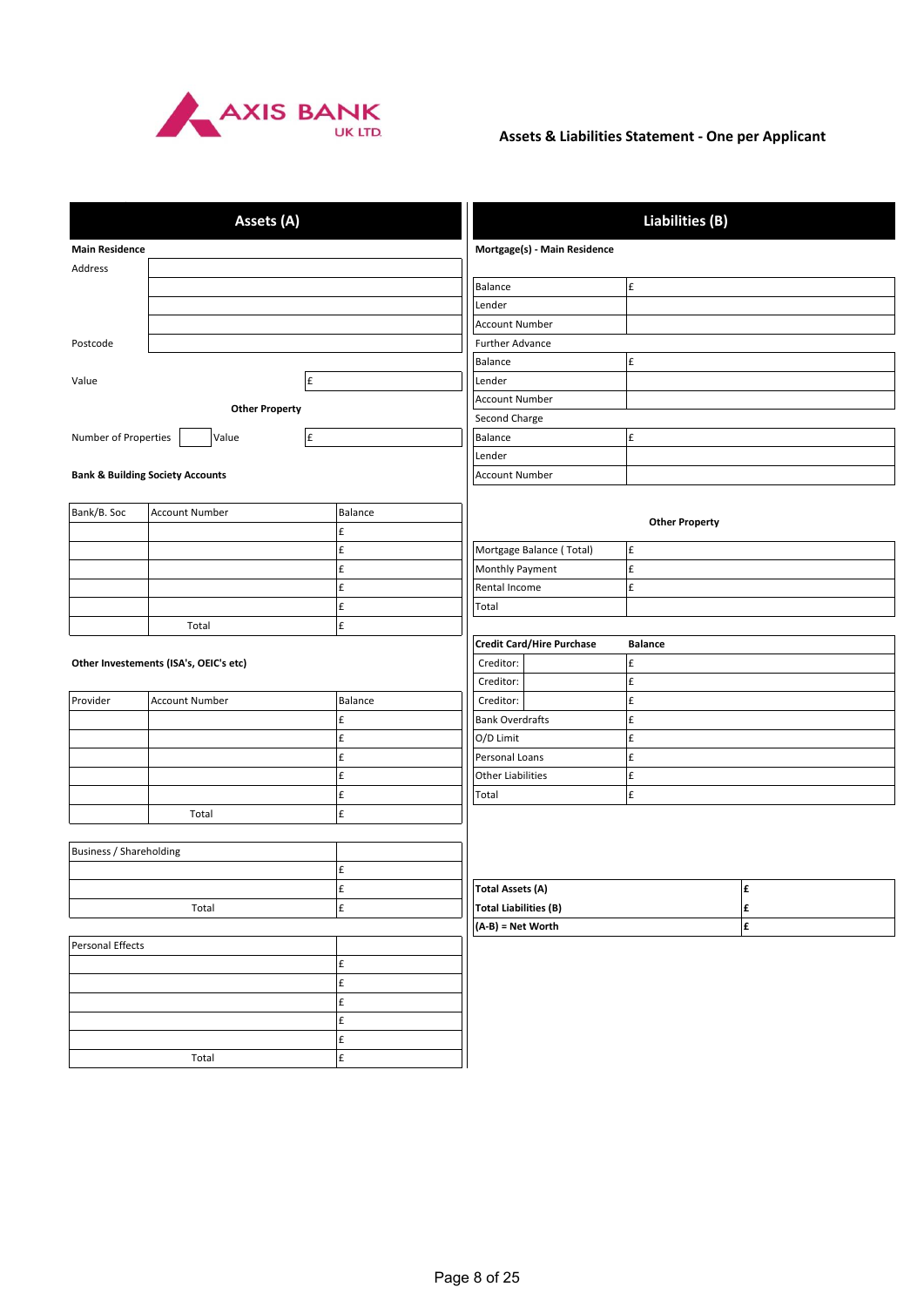| 4. Personal Expenditures                                      |                                           |                |                     |                                  |                               |
|---------------------------------------------------------------|-------------------------------------------|----------------|---------------------|----------------------------------|-------------------------------|
| <b>Applicant 1</b>                                            |                                           |                |                     |                                  |                               |
| Are you aware of any material changes to T Yes T No           | income?                                   |                |                     |                                  |                               |
|                                                               | If so, please provide details.            |                |                     |                                  |                               |
| <b>Type of Outgoing</b>                                       | <b>Lender Name</b>                        | <b>Balance</b> | <b>Credit Limit</b> | <b>Monthly</b><br><b>Payment</b> | Repay on<br><b>Completion</b> |
| <b>Applicant 2</b>                                            |                                           |                |                     |                                  |                               |
| Are you aware of any material changes to $\Box$ Yes $\Box$ No | income?                                   |                |                     |                                  |                               |
|                                                               | If so, please provide details.            |                |                     |                                  |                               |
| <b>Type of Outgoing</b>                                       | <b>Lender Name</b>                        | <b>Balance</b> | <b>Credit Limit</b> | <b>Monthly</b><br><b>Payment</b> | Repay on<br>Completion        |
| <b>Applicant 3</b>                                            |                                           |                |                     |                                  |                               |
| Are you aware of any material changes to $\Box$ Yes $\Box$ No | income?<br>If so, please provide details. |                |                     |                                  |                               |
|                                                               |                                           |                |                     | <b>Monthly</b>                   | Repay on                      |
| <b>Type of Outgoing</b>                                       | <b>Lender Name</b>                        | <b>Balance</b> | <b>Credit Limit</b> | <b>Payment</b>                   | Completion                    |
| <b>Applicant 4</b>                                            |                                           |                |                     |                                  |                               |
| Are you aware of any material changes to □ Yes □ No           | income?                                   |                |                     |                                  |                               |
|                                                               | If so, please provide details.            |                |                     |                                  |                               |
| <b>Type of Outgoing</b>                                       | <b>Lender Name</b>                        | <b>Balance</b> | <b>Credit Limit</b> | <b>Monthly</b><br>Payment        | Repay on<br>Completion        |
|                                                               |                                           |                |                     |                                  |                               |
|                                                               |                                           |                |                     |                                  |                               |
|                                                               |                                           |                |                     |                                  |                               |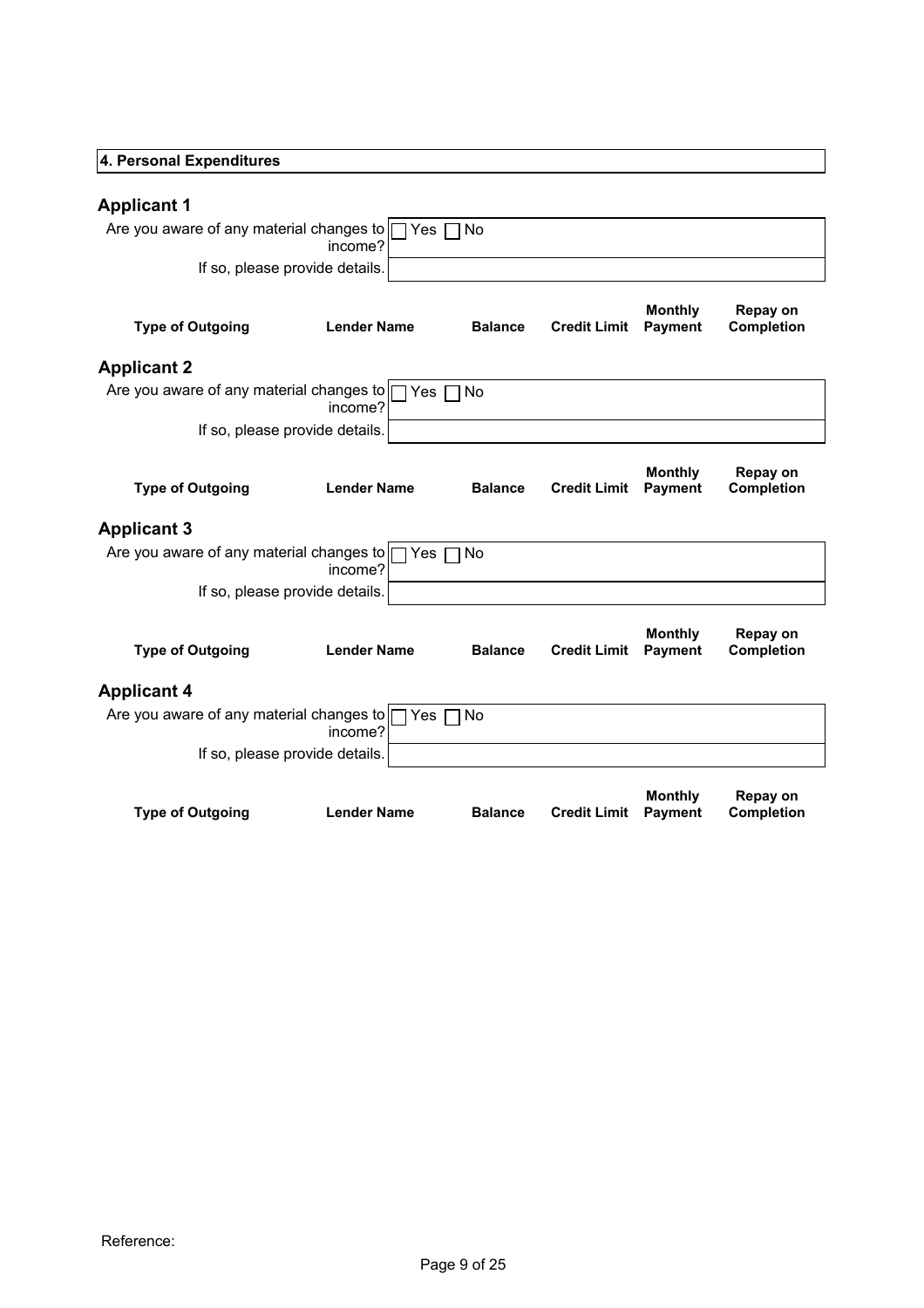| 5. Existing Buy to Let Properties                                                             |  |
|-----------------------------------------------------------------------------------------------|--|
| If you have four or more mortgaged BTL's or three and purchasing a 4th property please        |  |
| complete the Property Portfolio Spreadsheet on page 11 or attach your own s/sheet if all      |  |
| relevant columns as per our spreadsheet are covered.<br>Property address<br><b>Property 1</b> |  |
| Date of purchase                                                                              |  |
| Property value $\mathbf{E}$                                                                   |  |
| Outstanding mortgage amount E                                                                 |  |
| Monthly repayment $\mathbf E$                                                                 |  |
| Is property currently tenanted & term of AST?                                                 |  |
| Monthly rental $E$                                                                            |  |
| Current mortgage rate                                                                         |  |
| Property type (flat/house/HMO)                                                                |  |
| Existing lender name and account number                                                       |  |
|                                                                                               |  |
|                                                                                               |  |
| <b>Property 2</b><br>Property address                                                         |  |
| Date of purchase                                                                              |  |
| Property value $E$                                                                            |  |
| Outstanding mortgage amount Monthly repayment $ \mathbf{f} $                                  |  |
| Is property currently tenanted& term of AST? $ E $                                            |  |
| Monthly rental                                                                                |  |
| Current mortgage rate E                                                                       |  |
|                                                                                               |  |
| Property type (flat/house/HMO)                                                                |  |
| Existing lender name and account number                                                       |  |
|                                                                                               |  |
| <b>Property 3</b>                                                                             |  |
| Property address                                                                              |  |
| Date of purchase                                                                              |  |
| Property value $\sqrt{\mathbf{E}}$                                                            |  |
| Outstanding mortgage amount $\mathsf{E}\left[$                                                |  |
| Monthly repayment $\mathbf{E}$                                                                |  |
| Is property currently tenanted?                                                               |  |

| Monthly rental $\mathbf E$              |  |
|-----------------------------------------|--|
| Current mortgage rate                   |  |
| Property type (flat/house/HMO)          |  |
| Existing lender name and account number |  |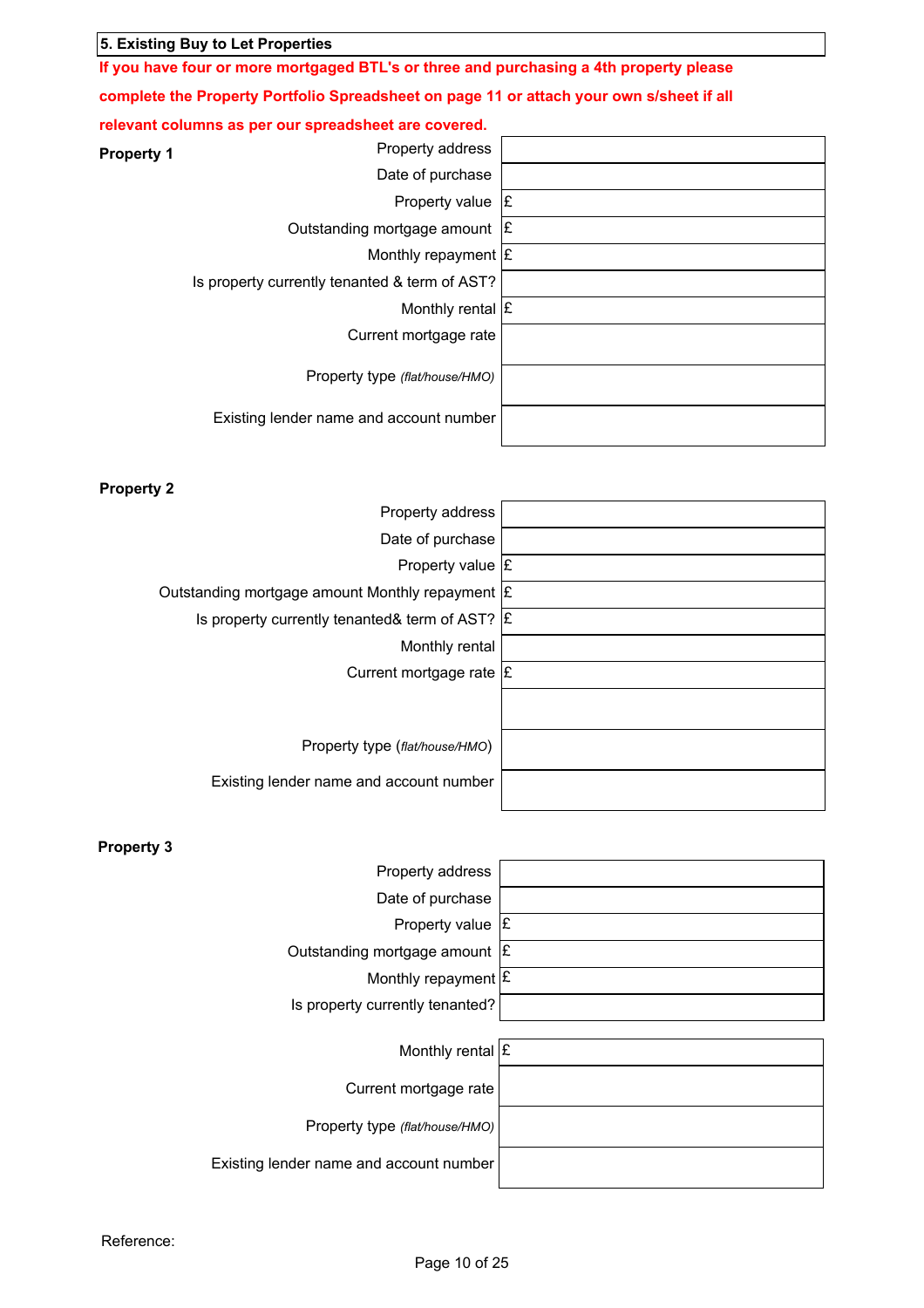| No Owner<br>(i.e.<br>sole/joint/<br>Limited<br>Co.] | Purchase<br>date | <b>Address</b><br>(including postcode) | <b>Type of</b><br>tenancy<br>in place | Property<br><b>Type</b> | Value | <b>Mortgage</b><br><b>Balance</b> | <b>Monthly</b><br>Payment | Rent<br>pcm | Lender | A/c<br>number | <b>Current</b><br>Interest<br>Rate<br>payable |
|-----------------------------------------------------|------------------|----------------------------------------|---------------------------------------|-------------------------|-------|-----------------------------------|---------------------------|-------------|--------|---------------|-----------------------------------------------|
|                                                     |                  |                                        |                                       |                         |       |                                   |                           |             |        |               |                                               |
|                                                     |                  |                                        |                                       |                         |       |                                   |                           |             |        |               |                                               |
|                                                     |                  |                                        |                                       |                         |       |                                   |                           |             |        |               |                                               |
|                                                     |                  |                                        |                                       |                         |       |                                   |                           |             |        |               |                                               |
|                                                     |                  |                                        |                                       |                         |       |                                   |                           |             |        |               |                                               |
|                                                     |                  |                                        |                                       |                         |       |                                   |                           |             |        |               |                                               |
|                                                     |                  |                                        |                                       |                         |       |                                   |                           |             |        |               |                                               |
|                                                     |                  |                                        |                                       |                         |       |                                   |                           |             |        |               |                                               |
|                                                     |                  |                                        |                                       |                         |       |                                   |                           |             |        |               |                                               |
|                                                     |                  |                                        |                                       |                         |       |                                   |                           |             |        |               |                                               |
|                                                     |                  |                                        |                                       |                         |       |                                   |                           |             |        |               |                                               |
|                                                     |                  |                                        |                                       |                         |       |                                   |                           |             |        |               |                                               |
|                                                     |                  |                                        |                                       |                         |       |                                   |                           |             |        |               |                                               |
|                                                     |                  |                                        |                                       |                         |       |                                   |                           |             |        |               |                                               |
|                                                     |                  |                                        |                                       |                         |       |                                   |                           |             |        |               |                                               |
|                                                     |                  |                                        |                                       |                         |       |                                   |                           |             |        |               |                                               |
|                                                     |                  |                                        |                                       |                         |       |                                   |                           |             |        |               |                                               |
|                                                     |                  |                                        |                                       |                         |       |                                   |                           |             |        |               |                                               |
|                                                     |                  |                                        |                                       |                         |       |                                   |                           |             |        |               |                                               |
|                                                     |                  |                                        |                                       |                         |       |                                   |                           |             |        |               |                                               |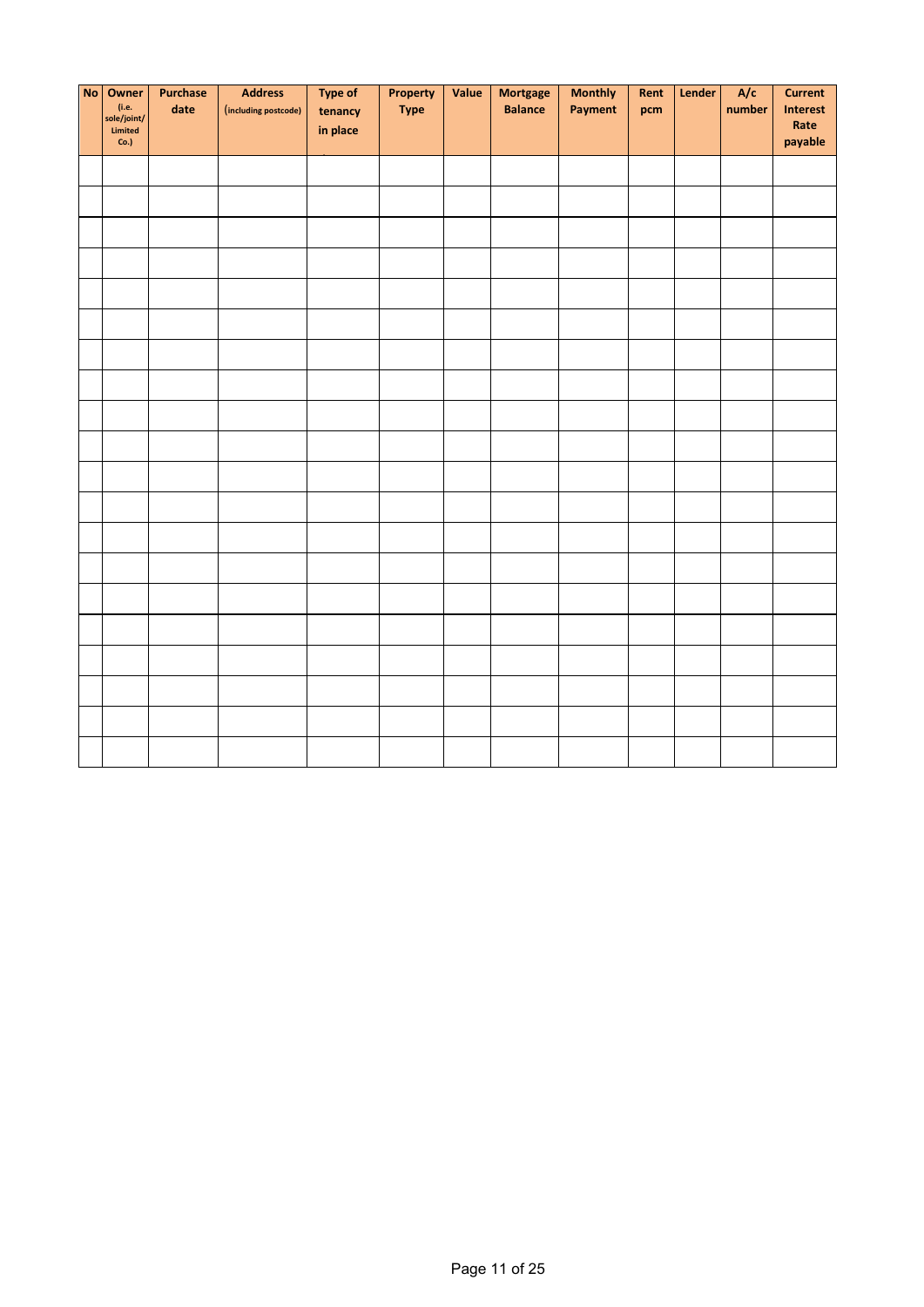# Property Portfolio Overview

If you own 4 or more properties or are purchasing your 4<sup>th</sup> property, please answer the questions below to provide Axis with an understanding of your property business:

- 1) What / who is your target Market?
	- a) Area –
	- b) Property Type –
	- c) Tenant –
- 2) How do you source / find your properties?
- 3) Do you undertake the letting of the property or do you use a qualified letting agent?
- 4) Currently how is the upkeep / maintenance / repairs of your property portfolio managed? Highlight the correct option.
	- a) Yourself
	- b) Employed Staff
	- c) Management Agent
	- d) Local Contractors
- 5) Do you have any improvements planned for any the properties, if so on how many of the properties and what are the expected timescales of the work?

- 6) Are you planning to expand the portfolio if so;
	- a) How many more properties do you anticipate purchasing?
	- b) Over what period of time do you see this happening?
	- c) How will their deposits be funded?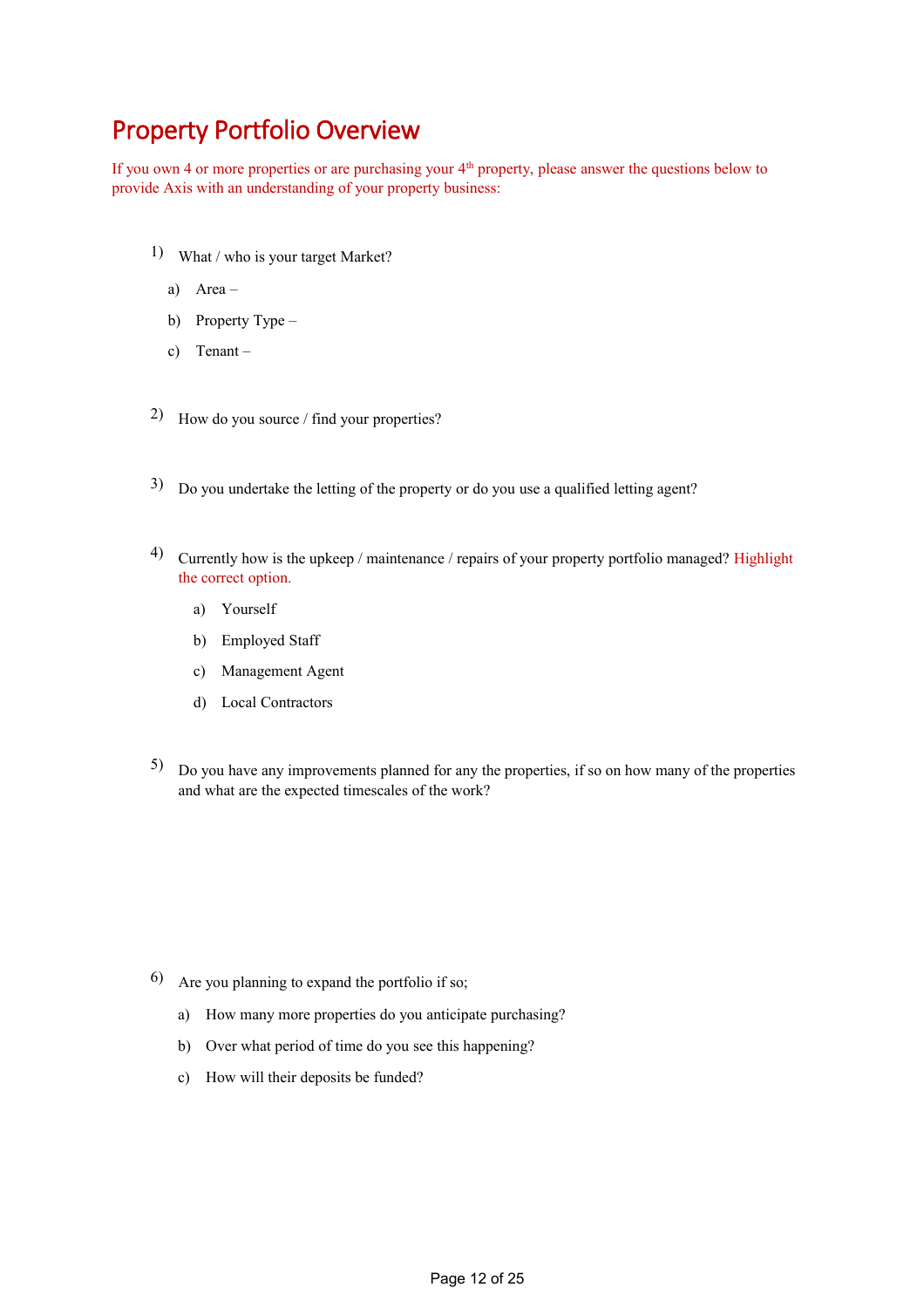7) Is your portfolio built / being built for income provision, equity growth or both?

- 8) Are the following up to date on each property (please answer yes / no alongside).
	- a) Buildings Insurance
	- b) EPC certificates
	- c) Gas safety certificates
- <sup>9)</sup> If you hold a property in sole / joint names, have you sought professional advice in line with the new tax changes, if so what changes if any do you plan to implement?

Should you wish to provide any further information you may feel relevant, please add to the additional information page at the back of the application form or attach separately?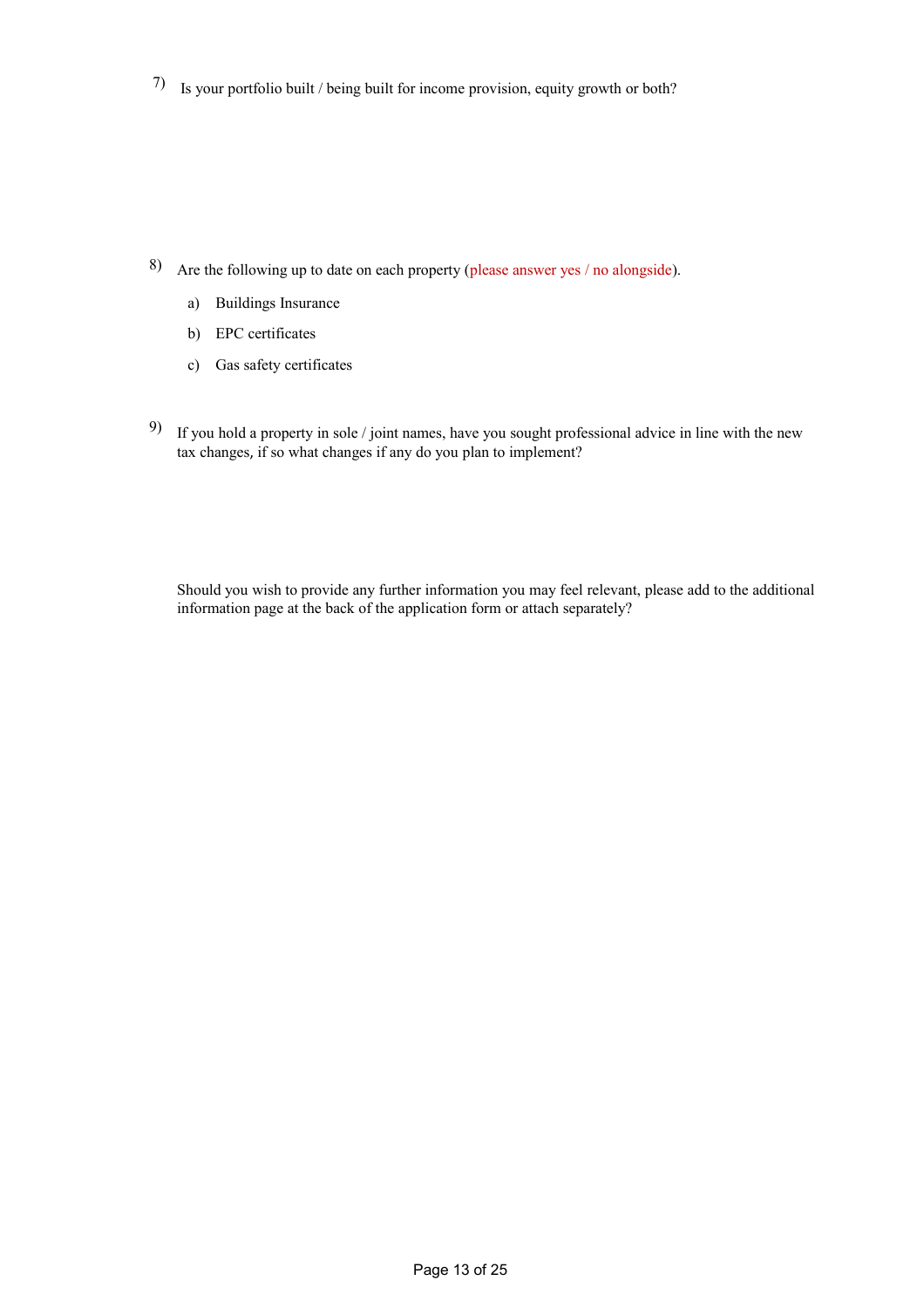| 6. Credit Information                                                                                                                                                                     |                    |                      |
|-------------------------------------------------------------------------------------------------------------------------------------------------------------------------------------------|--------------------|----------------------|
|                                                                                                                                                                                           | <b>Applicant 1</b> | <b>Applicant 2</b>   |
| Have you personally or as a $\Box$ Yes $\Box$ No<br>company director ever been<br>declared bankrupt, insolvent or made<br>an arrangement with creditors (IVA)?                            |                    | $\Box$ Yes $\Box$ No |
| If yes, when?                                                                                                                                                                             |                    |                      |
| If discharged, when?                                                                                                                                                                      |                    |                      |
| Have you ever had a default or County or   Yes   No<br>High Court judgement for<br>debt registered against you?                                                                           |                    | $\Box$ Yes $\Box$ No |
| If yes, please provide details                                                                                                                                                            |                    |                      |
| Have you ever missed any payment   Yes Mo<br>or been in arrears on any mortgage,<br>credit card or other ficial<br>commitment?                                                            |                    | $\Box$ Yes $\Box$ No |
| If yes, please provide details                                                                                                                                                            |                    |                      |
| Have you ever been refused a   Yes   No<br>mortgage on this or any other<br>property or had an application for<br>credit refused?                                                         |                    | $\Box$ Yes $\Box$ No |
| If yes, please provide details                                                                                                                                                            |                    |                      |
| Have you ever had a property   Yes no<br>repossessed due to arrears or<br>surrender?                                                                                                      |                    | $\Box$ Yes $\Box$ No |
| If yes, please provide details                                                                                                                                                            |                    |                      |
| Have you received a formal police   Yes   No<br>caution in the last 5 years, ever been<br>convicted of, or have any<br>prosecutions pending, for any<br>offence other than for parking or |                    | $\Box$ Yes $\Box$ No |
| speeding, excluding any which are<br>spent under the Rehabilitation of<br>Offenders Act 1974?                                                                                             |                    |                      |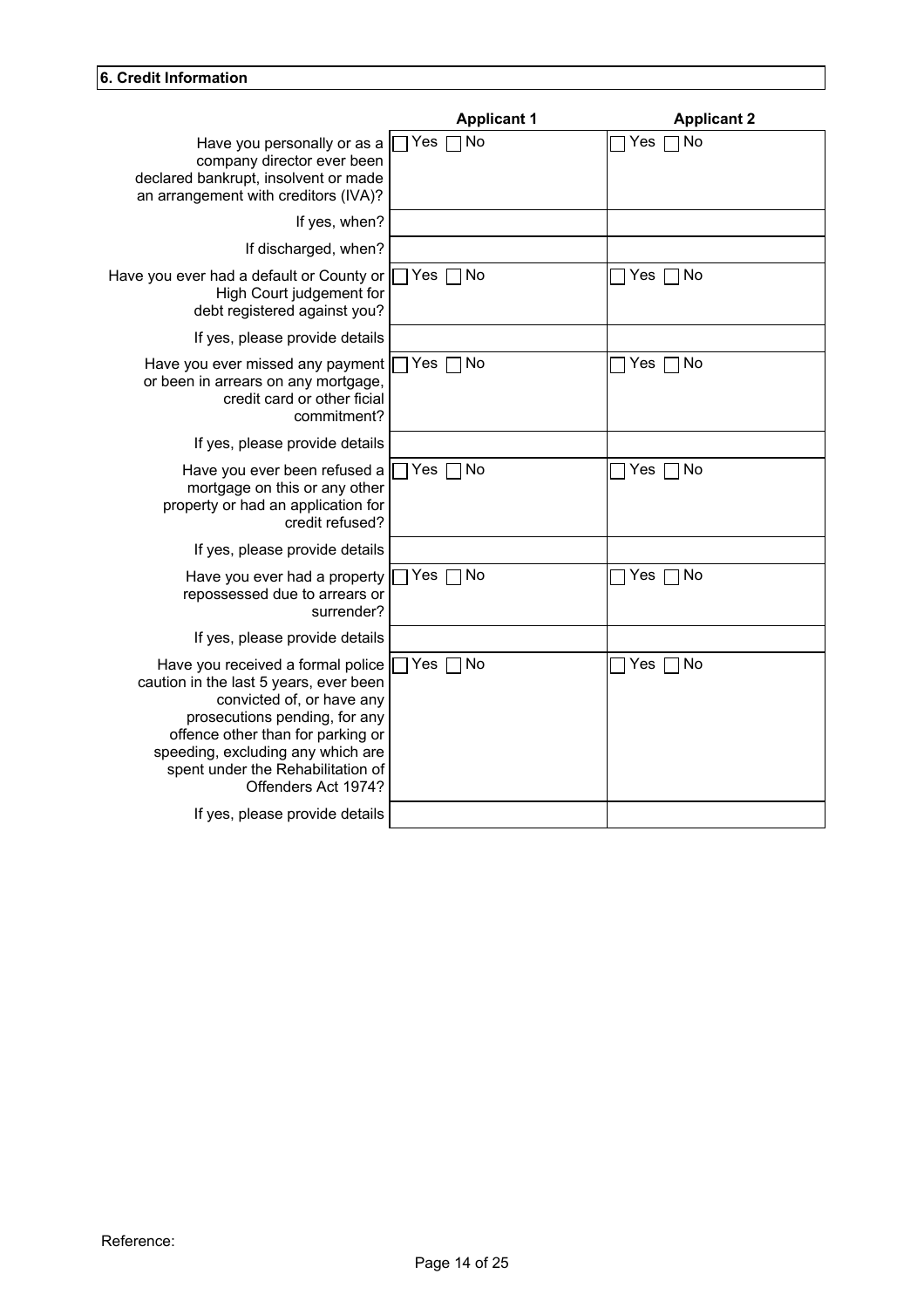|                                                                                                                                                                                                                                                                                 | <b>Applicant 3</b> | <b>Applicant 4</b>       |  |
|---------------------------------------------------------------------------------------------------------------------------------------------------------------------------------------------------------------------------------------------------------------------------------|--------------------|--------------------------|--|
| Have you personally or as a $\Pi$ Yes $\Pi$ No<br>company director ever been<br>declared bankrupt, insolvent or made<br>an arrangement with creditors (IVA)?                                                                                                                    |                    | Yes $\neg$ No            |  |
| If yes, when?                                                                                                                                                                                                                                                                   |                    |                          |  |
| If discharged, when?                                                                                                                                                                                                                                                            |                    |                          |  |
| Have you ever had a default or County or<br>High Court judgement for<br>debt registered against you?                                                                                                                                                                            | Yes $\neg$ No      | $Yes \nightharpoonup No$ |  |
| If yes, please provide details                                                                                                                                                                                                                                                  |                    |                          |  |
| Have you ever missed any payment $\Box$ Yes $\Box$ No<br>or been in arrears on any mortgage,<br>credit card or other ficial<br>commitment?                                                                                                                                      |                    | Yes $\neg$ No            |  |
| If yes, please provide details                                                                                                                                                                                                                                                  |                    |                          |  |
| Have you ever been refused a $\Box$ Yes $\Box$ No<br>mortgage on this or any other<br>property or had an application for<br>credit refused?                                                                                                                                     |                    | $Yes \Box No$            |  |
| If yes, please provide details                                                                                                                                                                                                                                                  |                    |                          |  |
| Have you ever had a property $\Box$ Yes $\Box$ No<br>repossessed due to arrears or<br>surrender?                                                                                                                                                                                |                    | $Yes \nightharpoonup No$ |  |
| If yes, please provide details                                                                                                                                                                                                                                                  |                    |                          |  |
| Have you received a formal police<br>caution in the last 5 years, ever been<br>convicted of, or have any<br>prosecutions pending, for any<br>offence other than for parking or<br>speeding, excluding any which are<br>spent under the Rehabilitation of<br>Offenders Act 1974? | Yes $\neg$ No      | Yes $\neg$ No            |  |
| If yes, please provide details                                                                                                                                                                                                                                                  |                    |                          |  |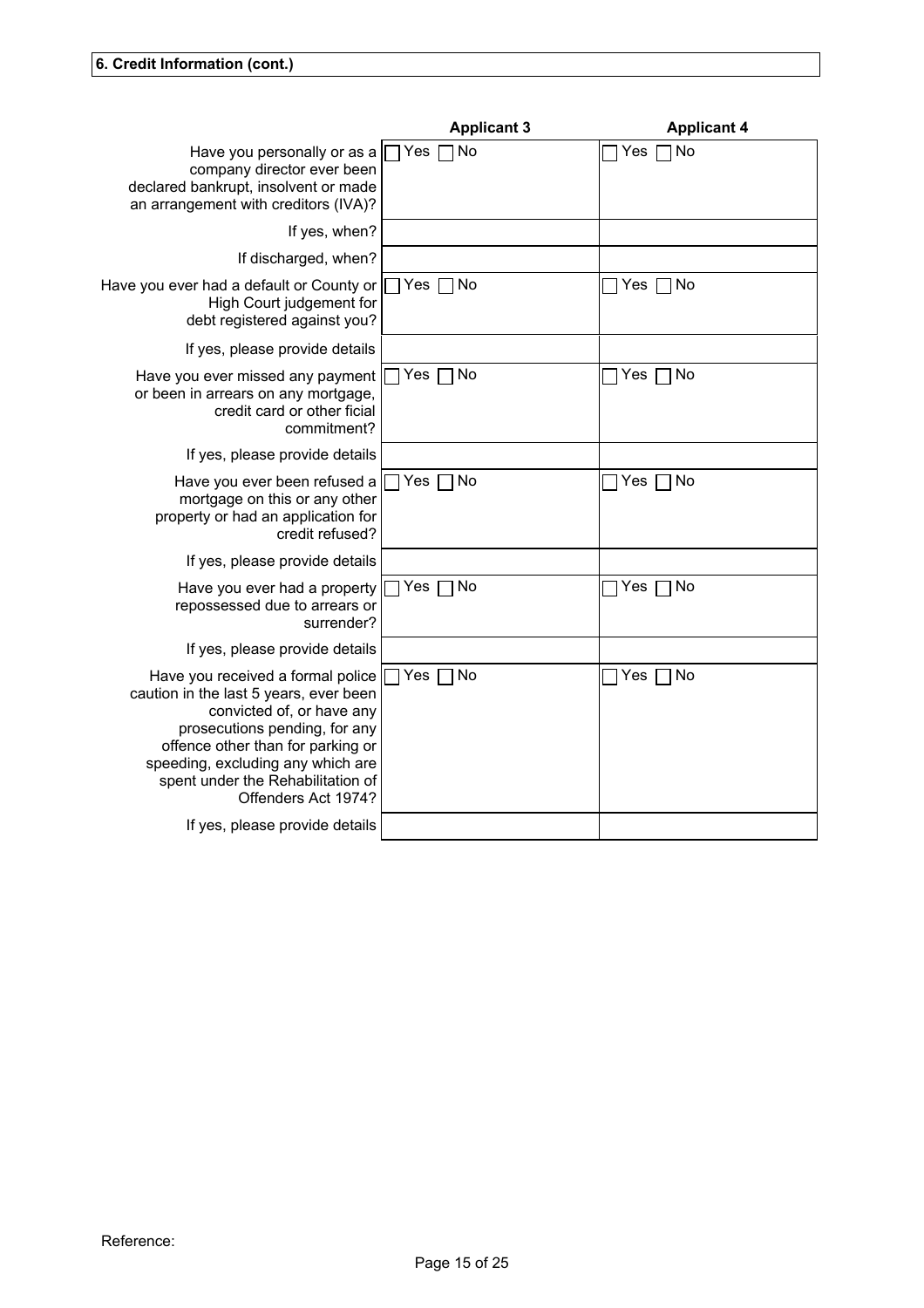| 7. Property to be mortgaged                                              |               |
|--------------------------------------------------------------------------|---------------|
|                                                                          |               |
| Full postal address and postcode of the                                  |               |
| property to be mortgaged                                                 |               |
| Purchase price E                                                         |               |
| Estimated value $E$                                                      |               |
| Is the property to be used as anything                                   | $Yes \Box No$ |
| other than a Buy to Let?<br>Are you buying under any purchase   Yes   No |               |
| scheme?                                                                  |               |
| What is the expected annual rental? Is $ \mathbf{E} $                    |               |
| the property currently tenanted?If                                       | Yes<br>No     |
| Yes, under what tenancy type                                             |               |
|                                                                          |               |
|                                                                          |               |
| End of current tenancy period?                                           |               |
| Number of current/anticipated tenants                                    |               |
| Is the property a House in Multiple                                      |               |
| Occupation (HMO) which is subject to                                     |               |
| licensing or otherwise?                                                  |               |
| If yes, please give details                                              |               |
| Is the property a Multi Unit Freehold Block                              |               |
| (MUFB)?<br>If yes, please give details                                   |               |
| Description of property,                                                 |               |
| House/Detached/Semi/Terraced/Bungalow                                    |               |
| or Flat/Studio flat/Maisonette etc.                                      |               |
| No of floors.                                                            |               |
| No of reception rooms.                                                   |               |
| No of bedrooms.                                                          |               |
| No of kitchens.                                                          |               |
| No of bathrooms.                                                         |               |
|                                                                          |               |
| No of WCs.                                                               |               |
| No of garages.<br>No of basements.                                       |               |

## **If property is a flat:**

| On what floor is the flat                                                     |  |
|-------------------------------------------------------------------------------|--|
| Total number of storeys and housing units<br>in the building?                 |  |
| Is there balcony access to the flat? $\Box$ Yes $\Box$ No                     |  |
| Is the flat above or adjacent to commercial $\Box$ Yes $\Box$ No<br>premises? |  |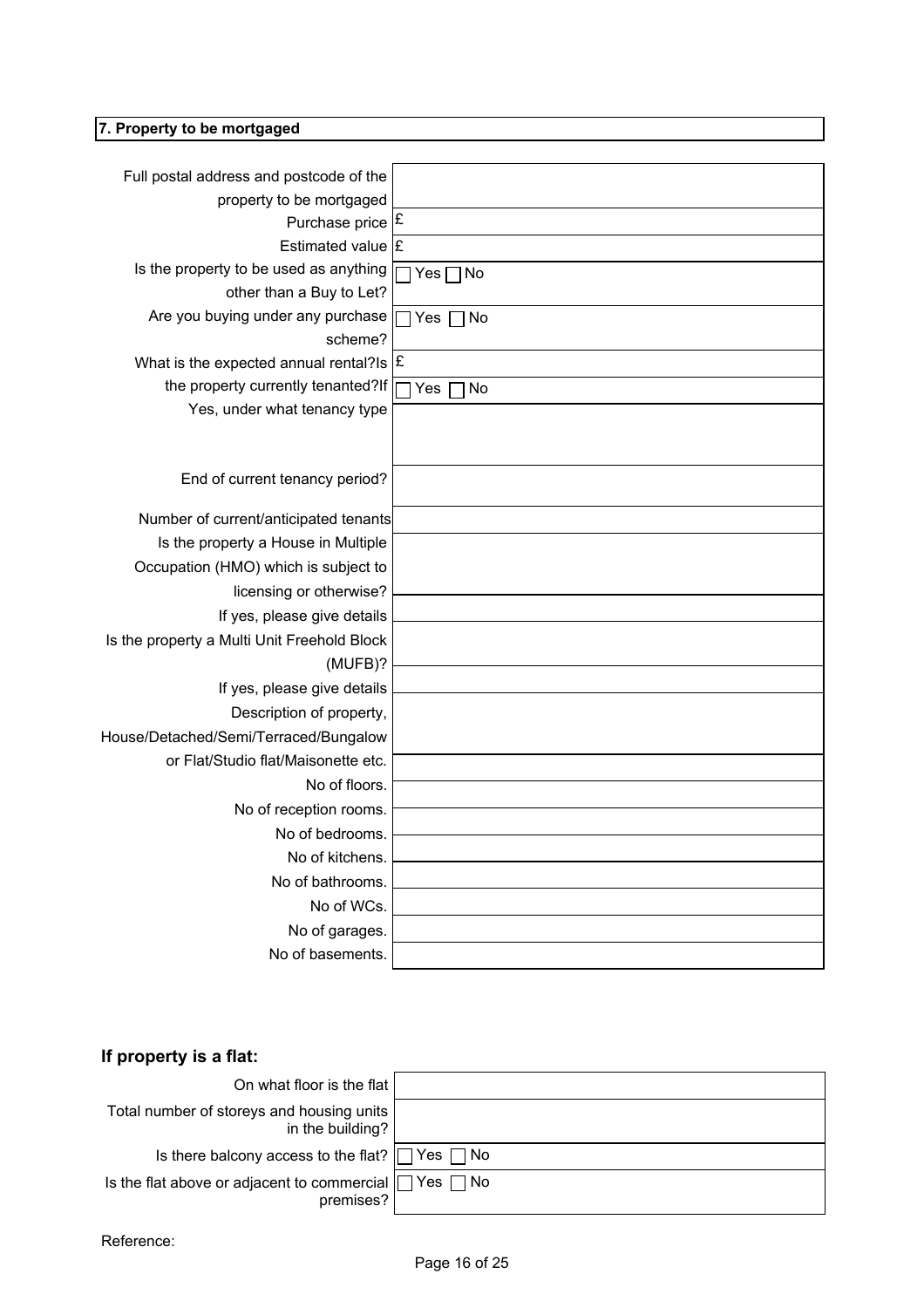| If yes, please give details of the |  |
|------------------------------------|--|
| commercial use of the premises     |  |
|                                    |  |

| Please Note: We will not lend on<br>Commonhold or Feuhold property  | Tenure   Freehold   Leasehold |  |
|---------------------------------------------------------------------|-------------------------------|--|
| If the tenure is Leasehold state the<br>unexpired term of the lease | vears                         |  |
| Annual ground rent $ \mathbf{E} $                                   |                               |  |
| Annual service or management charge E                               |                               |  |

## **Other property details**

| Is the property of standard construction?                                                                             | No<br>Yes     |
|-----------------------------------------------------------------------------------------------------------------------|---------------|
| If not of standard construction please<br>detail the materials used for the walls and<br>roof e.g. brick and tile etc |               |
| Year of construction                                                                                                  |               |
| Is the property in course of construction?                                                                            | Yes<br>l No   |
| If less than 10 years old, is NHBC or $\blacksquare$<br>equivalent available?                                         | l INo<br>Yes  |
| Please specify warranty type?                                                                                         |               |
| Is the property being used for any $\Box$<br>business purposes?                                                       | Yes ∏ No      |
| If yes, please give details                                                                                           |               |
| Are there any land, agricultural or $\Box$<br>occupancy restrictions that apply to the<br>property?                   | $Yes \Box No$ |
| Will full vacant possession be obtained on $\Box$<br>completion?                                                      | Yes $\Box$ No |
| If no, please give details                                                                                            |               |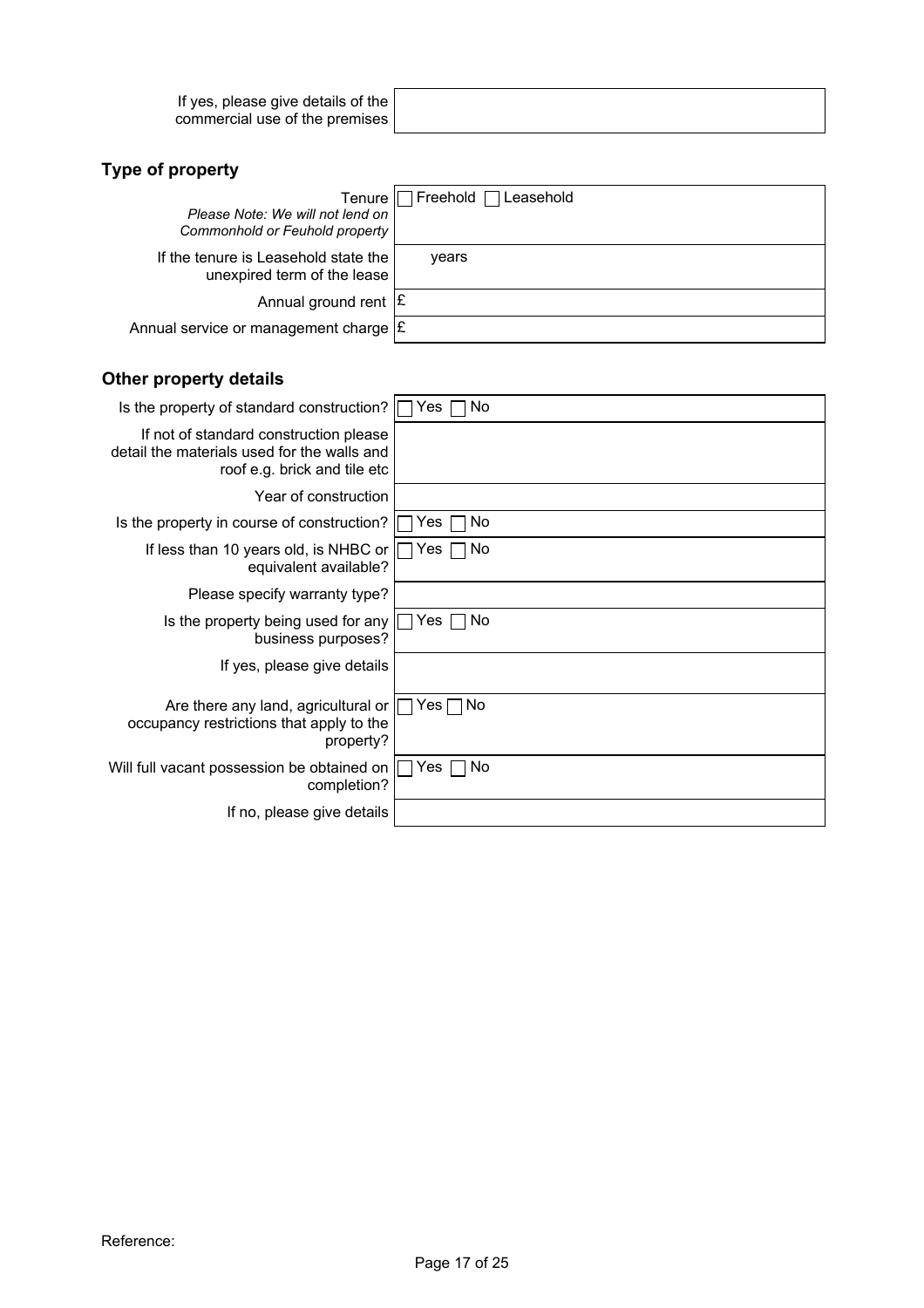| 8. Details of the Mortgage you require. Also see section 9 if you are remortgaging      |                 |
|-----------------------------------------------------------------------------------------|-----------------|
|                                                                                         |                 |
| Mortgage Term                                                                           | Months<br>Years |
| Total Mortgage amount E                                                                 |                 |
| Mortgage amount on a Repayment basis $ \mathbf{E} $                                     |                 |
| Mortgage amount on an Interest Only $ \mathbf{E} $<br>basis                             |                 |
| If part or all of your mortgage is on an<br>interest only basis, how do you intend to   |                 |
| repay the mortgage at the end of the                                                    |                 |
| mortgage term?                                                                          |                 |
| Product: Insert the name of the product<br>you have chosen                              |                 |
| Please indicate the deposit amount being<br>used to purchase the property               |                 |
| Please state the source of the deposit you<br>are going to use to purchase the property |                 |
| Will you obtain another loan or assistance<br>towards the purchase price you have       | Yes $\Box$ No   |
| agreed?                                                                                 |                 |
| If yes, please state the source                                                         |                 |
| If yes, how much? $\mathbf{E}$                                                          |                 |
|                                                                                         |                 |
| 9. Remortgage Details                                                                   |                 |
| Date of purchase                                                                        |                 |
| Original purchase price E                                                               |                 |
|                                                                                         |                 |
| Estimated current value $E$                                                             |                 |

| Date of purchase                                                                   |  |
|------------------------------------------------------------------------------------|--|
| Original purchase price E                                                          |  |
| Estimated current value $E$                                                        |  |
| How much did you originally borrow to $ \mathcal{E} $<br>purchase the property     |  |
| Current balance outstanding E                                                      |  |
| Is the mortgage for the joint benefit of both $\Box$ Yes $\Box$ No<br>Customers?   |  |
| If No please specify                                                               |  |
| If you are raising additional funds, please<br>confirm what these will be used for |  |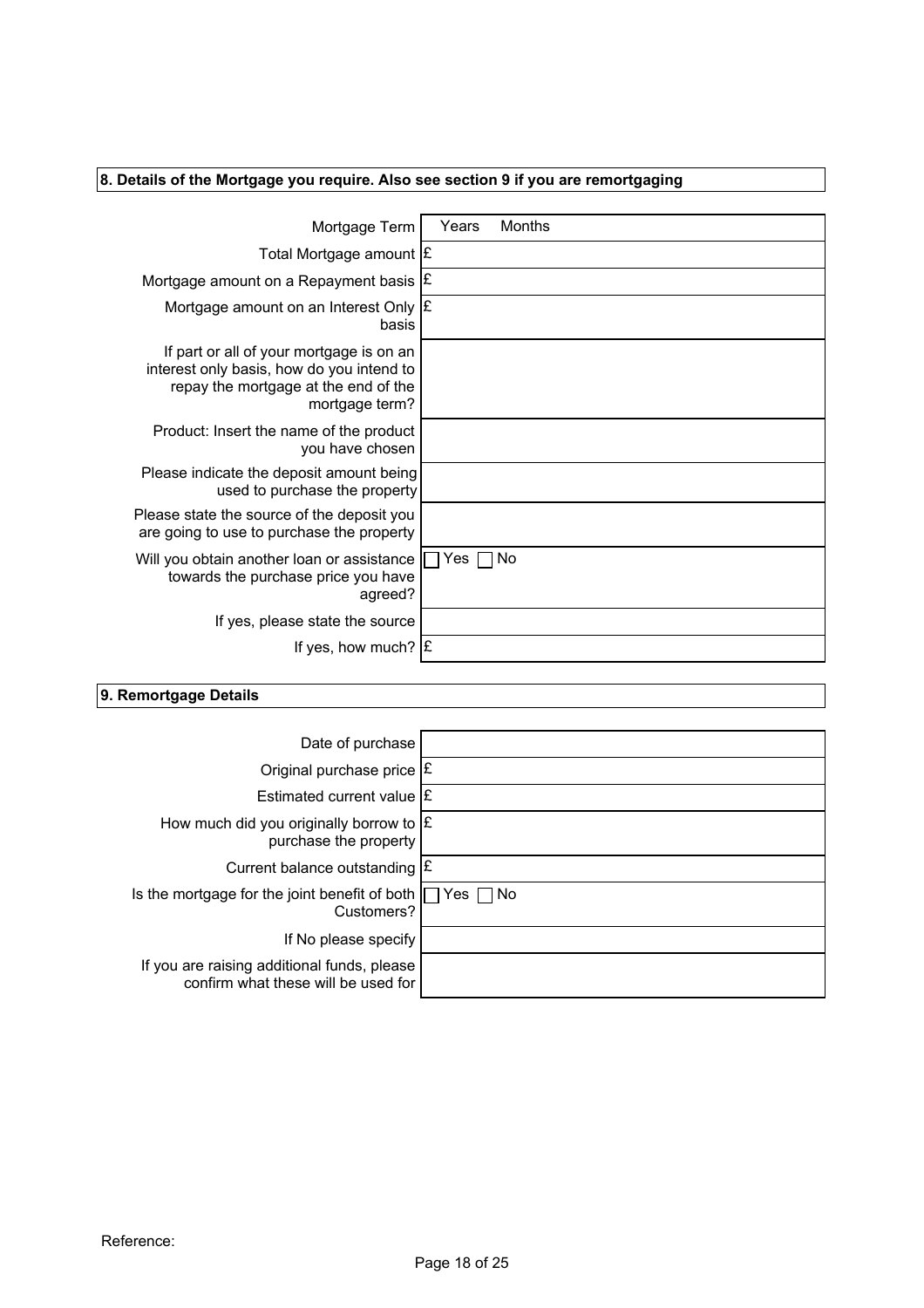| 10. Arrangements for Inspection of the property and Solicitor details                                                                           |  |
|-------------------------------------------------------------------------------------------------------------------------------------------------|--|
| Inspection                                                                                                                                      |  |
|                                                                                                                                                 |  |
| Name, Address and Telephone number of<br>contact                                                                                                |  |
| Provide the name and address of the<br>Estate Agent handling the sale if different<br>from above                                                |  |
| Is this a private sale? $\Box$ Yes $\Box$ No                                                                                                    |  |
| If yes, please provide details of the<br>relationship between the vendor and the<br>purchaser, together with full details of the<br>transaction |  |
| <b>Solicitor</b>                                                                                                                                |  |
| Name and address of solicitor                                                                                                                   |  |
| Name of person acting for you                                                                                                                   |  |
| Telephone Number                                                                                                                                |  |
| Facsimile Number                                                                                                                                |  |
| DX Address                                                                                                                                      |  |
|                                                                                                                                                 |  |
| How many partners does the firm have registered?                                                                                                |  |
| (If less than 3 then not suited for Axis)                                                                                                       |  |
|                                                                                                                                                 |  |
|                                                                                                                                                 |  |
| 11. Your Bank Account                                                                                                                           |  |
|                                                                                                                                                 |  |
| Name and address of your bank                                                                                                                   |  |
| Sort code<br>Account number                                                                                                                     |  |
|                                                                                                                                                 |  |
| How long hour you hold this account?                                                                                                            |  |

| Name and address of your bank                                                         |  |
|---------------------------------------------------------------------------------------|--|
| Sort code                                                                             |  |
| Account number                                                                        |  |
| How long have you held this account?                                                  |  |
| Do you have a facility to set up a direct debit $\Box$ Yes $\Box$ No on this account? |  |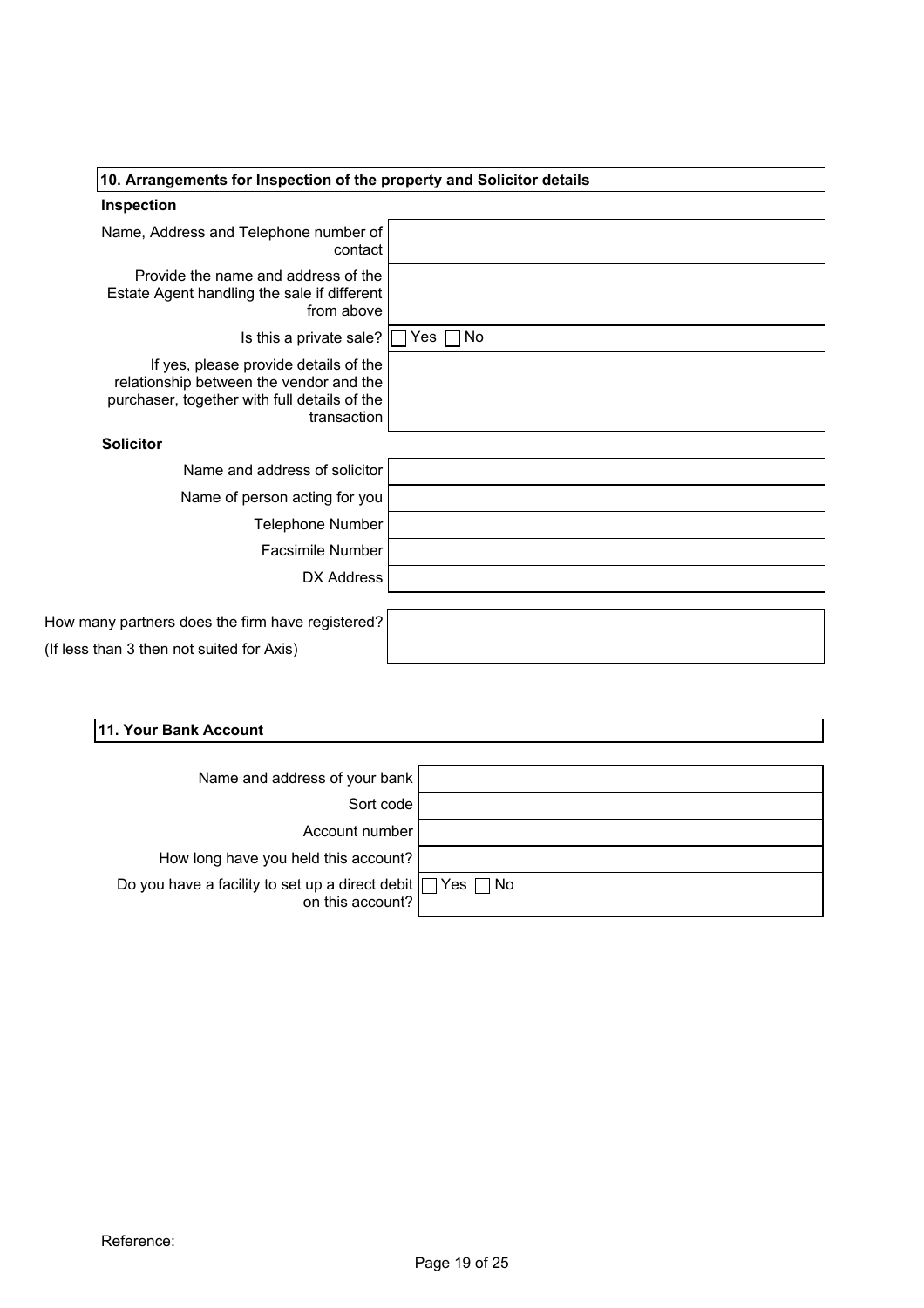**12. Additional Information**<br>Please use this page to detail any additional information that you want to provide or have been unabl<br>to detail fully in the boxes provided. Please use this page to detail any additional information that you want to provide or have been unable to detail fully in the boxes provided.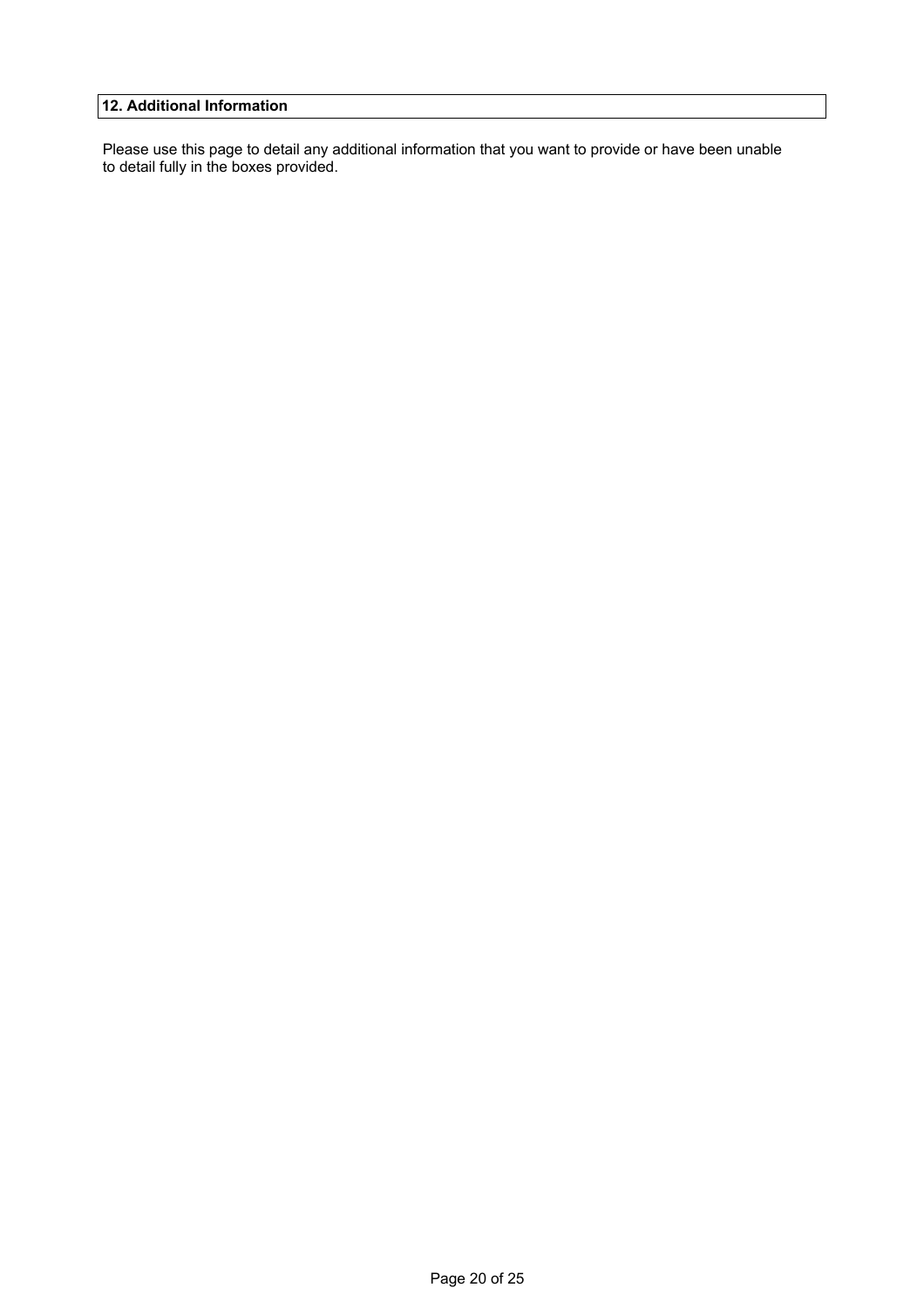### **Consent and Declaration**

- **13. Important Information**<br> **13. Important Information**<br> **14. In the conduction form you are confirming that you have read this declaration in full and given** 1. By signing this application form you are confirming that you have read this declaration in full and give your explicit confirmation of the points detailed below. Where more than one applicant is party to the application, the declaration and authorities provided are done so on a joint and several basis. This applies to personal borrowers as well as corporate borrowers. **Consent and Declaration**<br> **Consent and Declaration**<br> **Sopplication form you are confirming that you have read this declaration in full and give<br>
Infirmation of the points detailed below. Where more than one applicant is p** 
	- $\circ$ I/We declare that all the information provided is fully accurate and complete and there are no additional matters which have not been disclosed that Axis Bank UK Limited ("**Axis Bank**") should take into consideration when assessing this loan application.
	- $\circ$ the mortgage loan being completed, I/we will notify Axis Bank immediately
	- I/We confirm to being 18 years of age or over and that the loan(s) being applied for is/are  $\circ$ to be secured on the property detailed within section 7 of this application (the "**Security Property**")
	- **Consert and Declaration**<br> **Consert and Declaration**<br> **Consert and Declaration**<br> **Consert in a** provide conserved are confirming that you have read this declaration in full and give<br>
	declaration and authorities provided ar  $\circ$ me/us knowingly providing such incorrect information or where information given on my/our behalf has not been checked by me/us and is subsequently shown to be incorrect, I/we will be liable for all reasonable fees, expenses and costs incurred by Axis Bank in connection with processing this application and any resultant loan.
	- declaration and authorities provided are done so on a joint and several basis. This imal borrowers as well as conporate borrowers.<br>IMM educare that all the information provided is fully accurate and complete and there are<br> I/We declare that if any information provided within this application changes prior to<br>the montgage lean being completed, lwe will notify Axis Bank inmediately<br>I/We confirm to being 18 years of age or over and that the loa to be secured on the property detailed within section 7 of this application (the "Security")<br> **Property")**<br> **Property**<br> **Property**<br>
	INVe agree that if any information provided by meius is incorrect as a result of<br>
	Intellig processing this application and any resultant loan.<br>
	I/We authorise Axis Bank to botain a surveyor's report and valuation on the Security<br>
	Property detailed within this application on which a mortgage loan is requested at  $\circ$ I/We authorise Axis Bank to obtain a surveyor's report and valuation on the Security Property detailed within this application on which a mortgage loan is requested at my/our expense. This report is undertaken on Axis Bank's behalf and solely for Axis Bank to use in assessing the quality of the property for lending purposes. If I/we are in any way concerned about the condition of the Security Property detailed within this application then I/we understand I/we should arrange for a more thorough valuation to be undertaken on my/our behalf by an appropriate valuer or surveyor.
	- $\circ$ credit reference or other agencies using my/our personal information. I/We are aware that credit reference agencies record details of all enquiries or searches whether the application proceeds or not and therefore these may be used by other lenders in assessing credit decisions.
	- $\alpha$ as outlined in Axis Bank fee and tariff documents (as amended from time to time) and/or specified within the mortgage offer.
	- $\circ$ and disbursements incurred by Axis Bank, or my/our advisers, whilst processing this application if it does not subsequently progress to completion, for whatever reason.
	- $\circ$ I/We permit Axis Bank to collect mortgage payments and interest by direct debit from my/our UK bank account
	- $\alpha$ been declared bankrupt or entered into any scheme of arrangement with any creditors. I/We have never been a director or shareholder of any company that has gone into liquidation, administration, made arrangements with creditors or had a receiver or administrative receiver appointed. This applies to any equivalent in any other country as well as within the England, Scotland, Wales or Northern Ireland.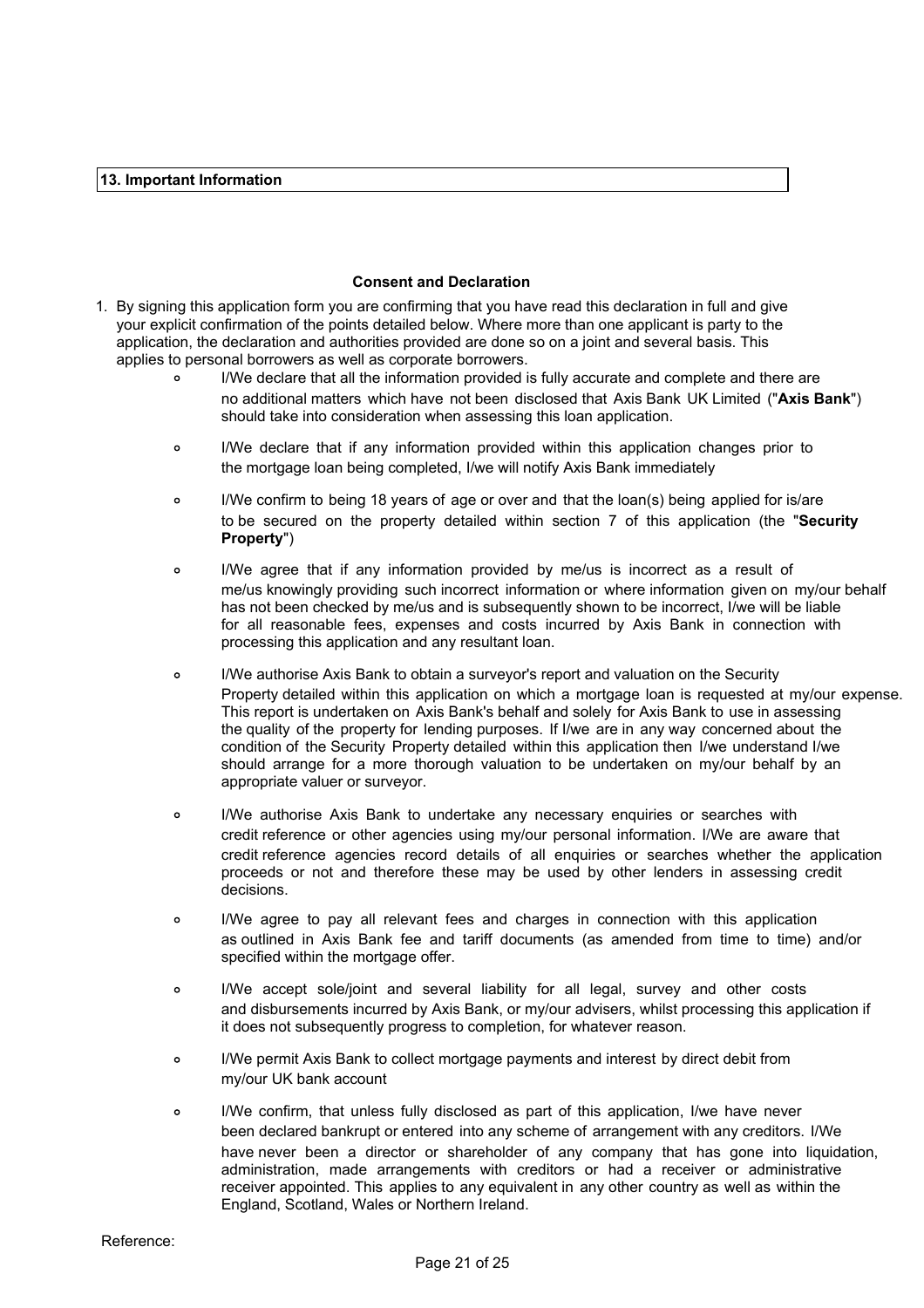- $\Delta$ (other than a motoring offence) and that I/we am/are not subject to any ongoing investigation in this regard. I/we undertake to notify Axis Bank immediately should this position change prior to the Mortgage advance being disbursed.
- I/We confirm that I/we have never been convicted or cautioned for any criminal offence<br>
(other than a motoring offence) and that I/we am/are not subject to any ongoing<br>
investigation in this regard. I/we undertake to notif I/We confirm that I/we have never been convicted or cautioned for any criminal offence<br>(other than a motoring offence) and that I/we am/are not subject to any ongoing<br>investigation in this regard. I/we undertake to notify I/We confirm that I/we have never been convicted or cautioned for any criminal offence<br>(other than a motoring offence) and that I/we am/are not subject to any ongoing<br>investigation in this regard. I/we undertake to notify I/We confirm that I/we have never been convicted or cautioned for any criminal offence<br>(iother than a motoring offence) and that I/we amize not subject to any ongoing<br>investigation in this regard. I/we undertake to notify  $\sim$ Laundering and counter terrorist ficing legislation and regulation. This will require verification<br>of my/our identity and I/we undertake to provide Axis Bank with any documentation and provided will be complete and accurate.
- $\sim$ I/We understand that the Security Property detailed within this application is at risk if I/we do not maintain payments on, or otherwise comply with, the terms and conditions of any suchborrowing. I/We confirm Axis Bank have advised me/us to obtain legal advice in this regard.
- I/We authorise Axis Bank to liaise with my/our ficial adviser to progress my/our application  $\sim$
- IWe confirm that live have never been convicted or cautioned for any criminal offence<br>intertient an amotoring offence) and that live amiate not subject to any ongoing<br>investigation in this regard. live undertake to notity I/We confirm that live have never been convicted or cautioned for any oriminal offence<br>(other than a motoring offence) and that live amiare not subject to any orgoing<br>investigation in this regard. I/we undertake to notify  $\sim$ I/We authorise Axis Bank to make enquires, for credit assessment purposes, from any party adviser or HMRC to confirm information provided within this application, or where necessary, this information to Axis Bank.
- $\circ$ I and each of us (if more than one is applying):

declare that this agreement is entered into by me/us wholly or predomitly for the purposes of a business carried on, or intended to be carried on, by me/us;

understand that I/we will not have the benefit of the protection and remedies that would be available to me/us under the Ficial Services and Market Act 2000 ("The Act") if the agreement were a regulated mortgage contract under the Act;

understand that if I/we are in any doubt as to the consequences of the agreement not being regulated by the Act, then I/we will seek independent legal advice.

I/we acknowledge that to assist you in improving your service, you may record or monitor  $\circ$ telephone calls.

## **DATA PROTECTION Using my personal information "Data Protection Laws" means:**

- a) the Data Protection Act 1998 (to the extent it is still in force) and any other applicable laws relating to the processing of Personal Data;
- b) the EU Privacy and Electronic Communications Directive 2002/58EC; and
- c) any amendments and replacement legislation, including the General Data Protection Regulations.

I agree that Axis Bank will hold and process any personal information I or my financial adviser supplies to the Bank on computer as well as other records in connection with my mortgage application, even where the application does not proceed to completion.

- To assess and process this and future applications:
- To verify my identity:
- To prevent fraud and money laundering:
- To manage my account(s):
- For management of arrears and debt collection;
- For audit purposes, research and statistical analysis; and
- To identify other Axis Bank products and services that might be suitable for me (with my consent).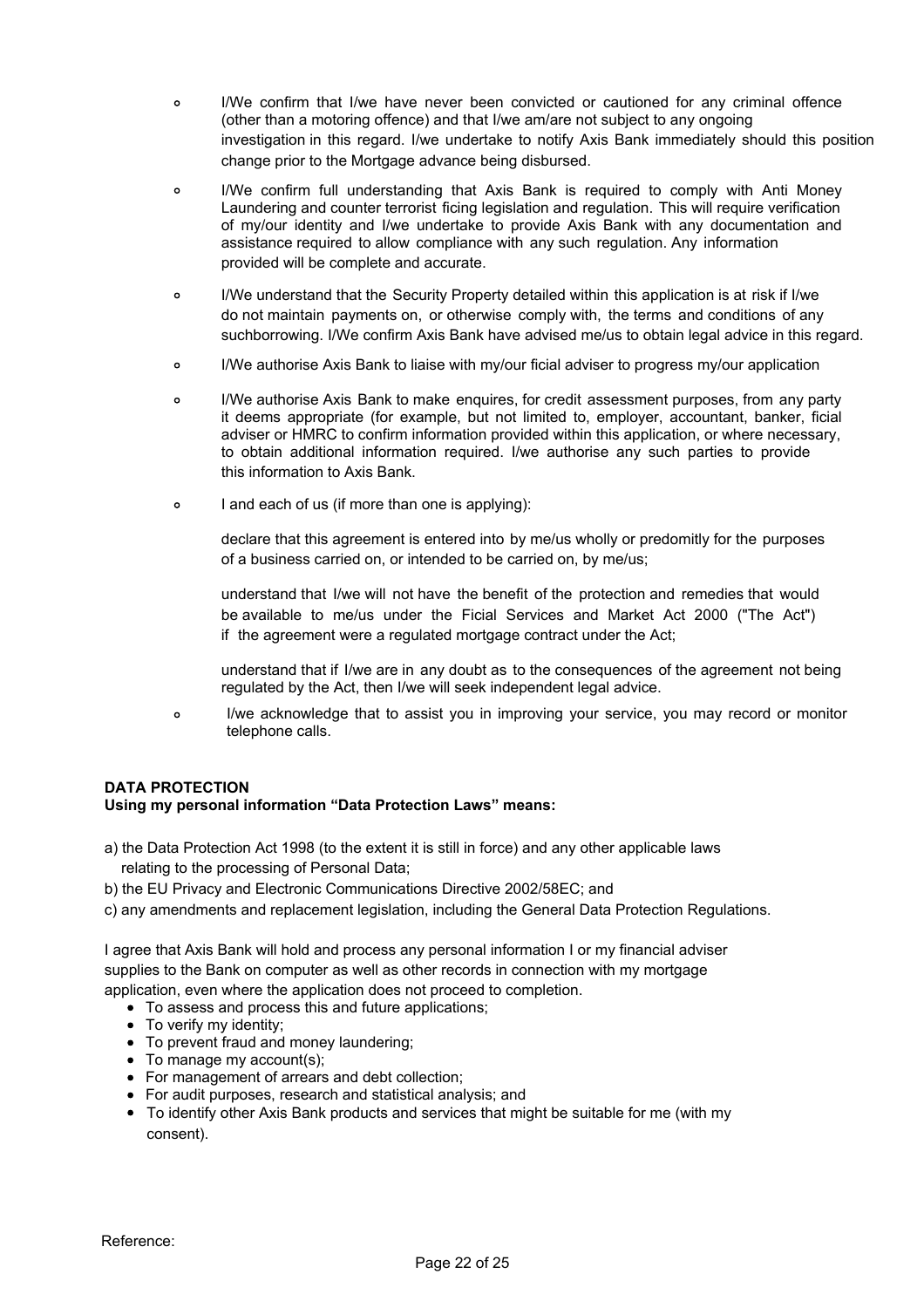### **SHARING YOUR PERSONAL INFORMATION**

Axis Bank may share and/or obtain information with/from other parties from time to time including but not limited to:

- The Council of Mortgage Lenders Possession Register, credit reference agencies and fraud prevention agencies. This may include details of any previous or subsequent names.
- The valuer instructed to assess the Security Property.
- Any person giving a guarantee in respect of the loan being applied for.
- Any appropriate person or organisation from which we seek a reference about me.
- Our professional advisers, third party mortgage administration service providers, property insurers and any individual or organisation that we contract to provide goods and services to us who help you in processing my application
- With service providers or data processors for KYC purposes as required under AML and other regulations.
- Anyone to whom you transfer, or may transfer, my rights and duties under your agreement with me.
- Any other organisation that the law requires or allows you to do so.
- May transfer my personal data to non-EEA jurisdiction in case required for processing of my application.

I am aware that I have the right under the Data Protection Laws to see certain records you hold about me on request, known as a subject access request. However, I am also aware that subject access requests are not designed to deal with general queries that I may have about my account. For general queries, I agree to contact you directly if necessary on the contact details given.

If I have any questions about the Data Protection Laws (or any successor legislation which amends or supersedes the Act) or my rights under it, I may do so by writing to the Head of Compliance at Axis Bank UK Limited, PO Box 1043, Ipswich, IP1 9XZ.

If at any time I wish to make a complaint, I may do so by calling (0333 063 680) or write to you at Axis Bank UK Limited, Complaints Department, PO Box 1043, Ipswich, Suffolk, IP1 9XZ.

INFORMATION ON OTHER PRODUCTS AND OFFERINGS: From time to time Axis Bank communicates various new products/special features of existing products/promotional offers which are of significant benefit to its customers.

Please tick here ( ) if you do not require us to send such communications.

I/We confirm I/we wish to apply for loan on the relevant security property as detailed within this application. The applicable application and valuation fees are set out in your **Key Facts Illustration** and I/we have either enclosed a cheque for this amount or agree that you may debit my/our debit/credit card with this amount.

To the best of my/our knowledge and belief, I/we confirm that the information given above is complete and accurate as at the date hereof.

| Signed | Date: $\qquad \qquad$ |  |
|--------|-----------------------|--|
| Signed | Date: $\frac{1}{2}$   |  |
| Signed | Date:                 |  |
| Signed | Date: $\_\_$          |  |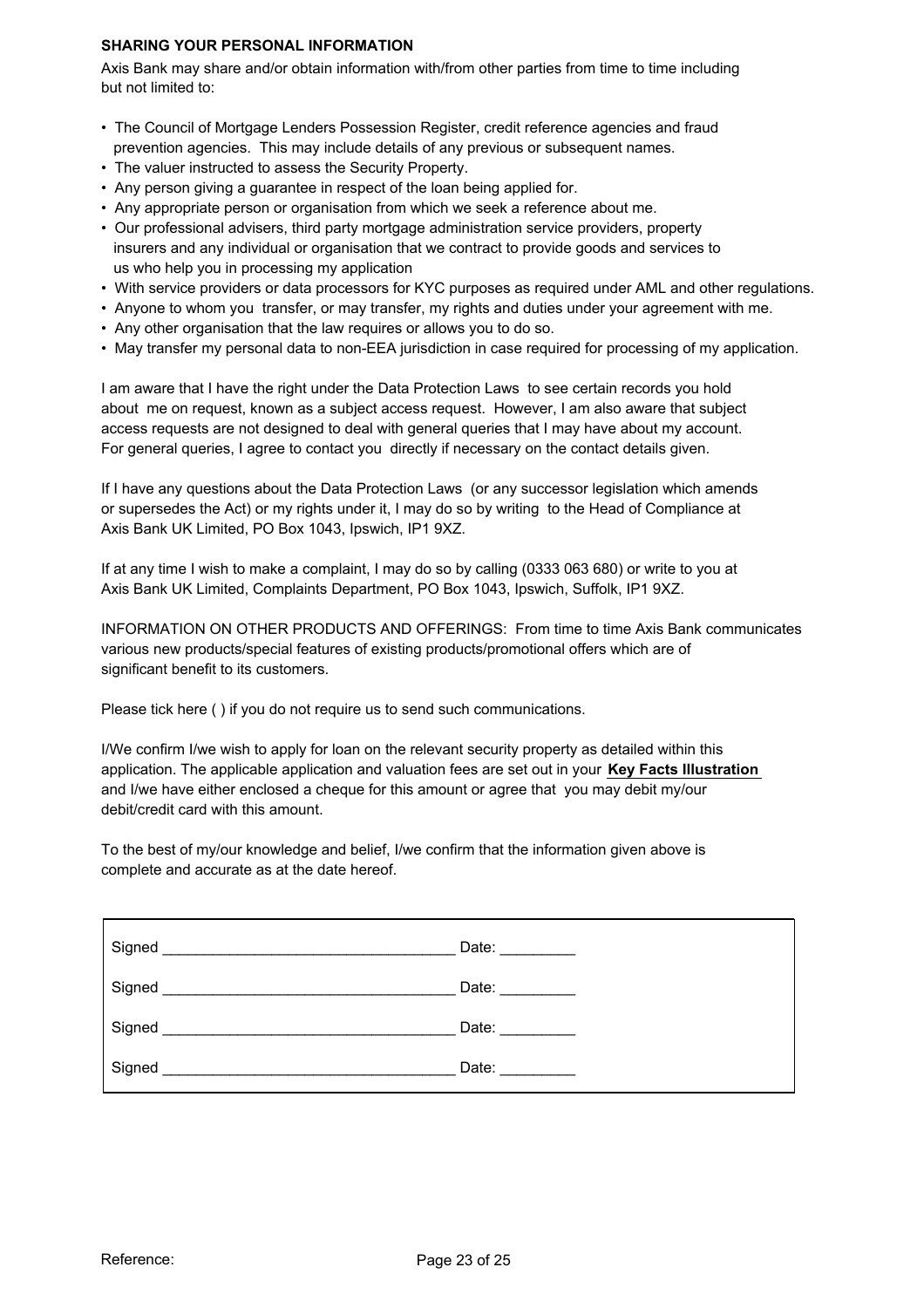## **A condensed guide to the use of your personal information by ourselves and at Credit Reference and Fraud Prevention Agencies**

- 1. When you apply to us for BTL Mortgage, we will check the following records about you and others (see 2 below):
	- a) Our own;
	- b) Those at credit reference agencies (CRAs). When CRAs receive a search from us they will place a search footprint on your credit file that may be seen by other lenders. They supply to us both public (including the electoral register) and shared credit and fraud prevention information.
	- c) Those at fraud prevention agencies (FPAs).

 We will make checks such as: assessing this application for credit and verifying identities to prevent and detect crime and money laundering. We may also make periodic searches at CRAs and FPAs to manage your account with us.

- If you are making a joint application or tell us that you have a spouse or financial associate, we will link your records together so you must be sure that you have their agreement to disclose information about them. CRAs also link your records together and these links will remain on your and their files until such time as you or your partner successfully files for a disassociation with the CRAs to break that link.
- Information on applications will be sent to CRAs and will be recorded by them. Where you borrow from us, we will give details of your accounts and how you manage it/them to CRAs. If you borrow and do not repay in full and on time, CRAs will record the outstanding debt. This information may be supplied to other organisations by CRAs and FPAs to perform similar checks and to trace your whereabouts and recover debts that you owe. Records remain on file for 6 years after they are closed, whether settled by you or defaulted.
- If you give us false or inaccurate information and we suspect or identify fraud we will record this and may also pass this information to FPAs and other organisations involved in crime and fraud prevention.
- If you have borrowed from us and do not make payments that you owe us, we will trace your whereabouts and recover debts.
- We and other organisations may access and use from other countries the information recorded by fraud prevention agencies.
- Your data may also be used for other purposes for which you give your specific permission, or in very limited circumstances, when required by law or where permitted under the term of the Data Protection Laws.
- We have checked that the processing is necessary for the purpose of arriving at a decision to approve your mortgage application or otherwise, and are satisfied that there is no other reasonable way to achieve that purpose. You agree that you have given your consent for this purpose through this application.
- For your information, Controller means 'Axis Bank UK Limited' located at 4 Chiswell Street, London, EC1Y 4UP and the Data Protection Officer is Mr. Theyagarajan Natarajan, Axis Bank UK Ltd, phone: 02073972546 email Theyagarajan.natarajan@axisbank.com
- Your personal data will be held till such time that is required under legal obligation after your mortgage account has been closed. In case your application is not considered for loan, then your data will not be held for more than 12 months from the application date.
- You have a right to request from us access to and rectification or erasure of personal data or restriction of processing data and also the right to object to processing data for reasons which do not contradict requirement to process your application or our legal obligation.
- You have a right to lodge a complaint with a supervisory authority on issues concerning your personal data protection.
- If we require your personal data to be processed further for a purpose other than which it had been collected originally, we will inform you of the purpose and any other relevant information, before we actually do it.